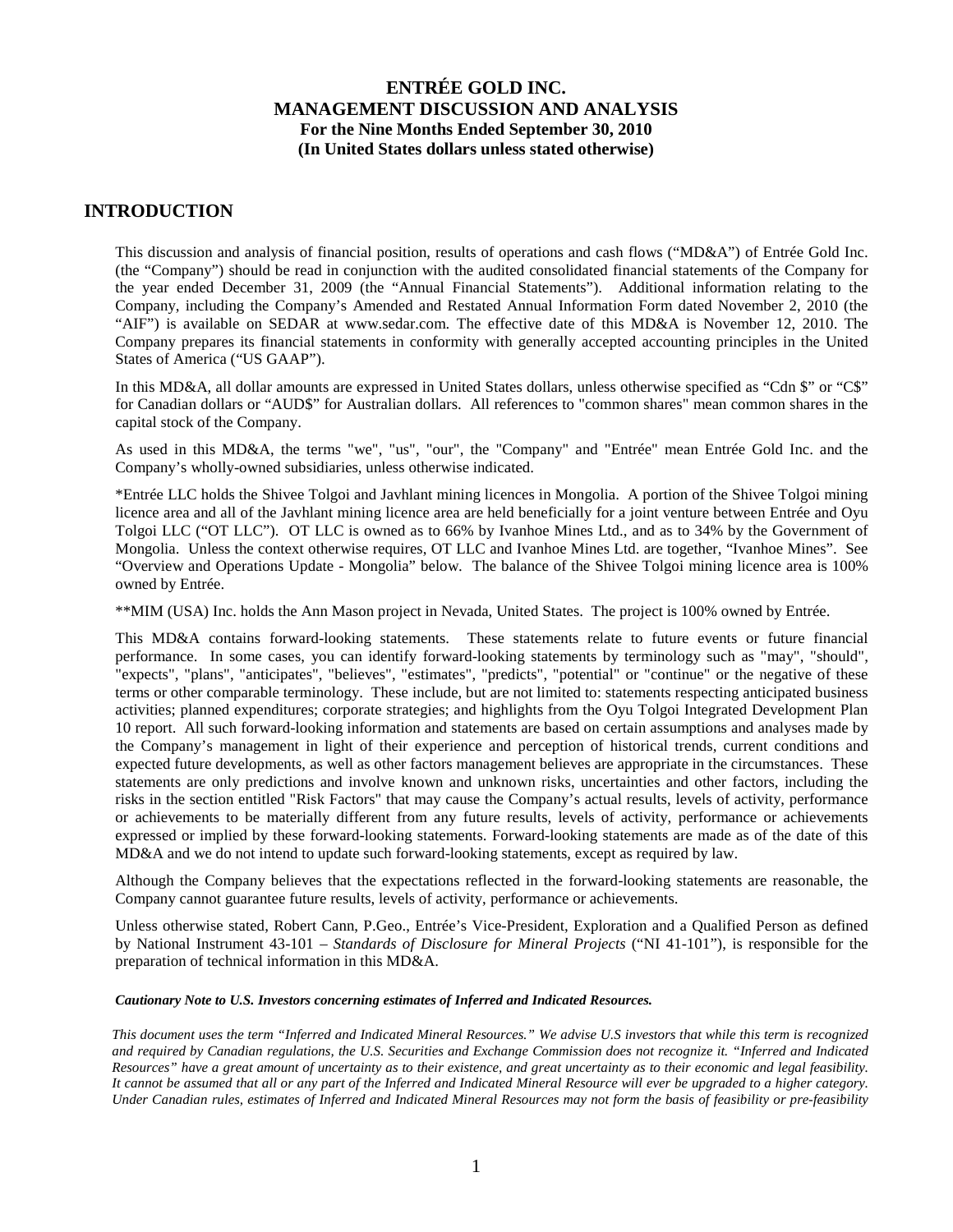*studies, except in rare cases. U.S. investors are cautioned not to assume that part or all of an Inferred and Indicated Mineral Resource exists, or is economically or legally mineable.*

## **CORPORATE INFORMATION**

Our corporate headquarters are located in Vancouver, British Columbia. Operations are conducted out of local offices in Mongolia, the United States of America, China, Australia, Peru, and Canada. The Company also contracts office space in each country. Entrée is in sound financial condition and is well positioned to build upon the value of the Company. As part of the Company's ongoing strategy, management is also actively seeking quality acquisitions to complement the Company's existing portfolio.

## **LISTING OF COMMON STOCK ON OTHER STOCK EXCHANGES**

Trading of our common shares commenced on the NYSE Amex effective July 18, 2005, under the trading symbol "EGI'. On April 24, 2006, Entrée began trading on the Toronto Stock Exchange and discontinued trading on the TSX Venture Exchange. The trading symbol remained "ETG". The Company is also traded on the Frankfurt Stock Exchange, under the trading symbol "EKA", and "WKN 121411".

## **OVERVIEW**

We are an exploration stage resource company engaged in exploring mineral resource properties. We have development and exploration properties in Mongolia, the United States, China, Australia, Peru and Canada. Our two principal assets are our Lookout Hill property in Mongolia, which hosts a copper-gold porphyry system with a NI 43-101 compliant probable reserve estimate as well as indicated and inferred resource estimates and our Ann Mason property in Nevada, with a NI 43-101 compliant inferred resource estimate. The following is an overview of our two principal properties.

### **MONGOLIA – LOOKOUT HILL**

Our Lookout Hill property is comprised of two mining licences (Shivee Tolgoi and Javhlant) granted by the Mineral Resources Authority of Mongolia and held through our wholly-owned subsidiary Entrée LLC. Shivee Tolgoi and Javhlant completely surround Oyu Tolgoi LLC's Oyu Tolgoi project and host the Hugo North Extension copper-gold deposit and the Heruga copper-gold-molybdenum deposits respectively. These deposits are located within a land area subject to a joint venture between Entrée and Oyu Tolgoi LLC (the "Entrée-Ivanhoe Joint Venture"). Oyu Tolgoi LLC is owned 66% by Ivanhoe Mines Ltd., and 34% by the Government of Mongolia.

The beneficial ownership of the Shivee Tolgoi and Javhlant mining licences is divided between Entrée and the Entrée-Ivanhoe Joint Venture as described below:

- The Entrée-Ivanhoe Joint Venture beneficially holds 39,864 hectares consisting of the eastern portion of Shivee Tolgoi and all of Javhlant mining licences (the "Joint Venture Property") and is governed by a joint venture agreement between Entrée and Oyu Tolgoi LLC (a subsidiary of Ivanhoe Mines Ltd. and the Government of Mongolia). The Joint Venture Property is contiguous with, and on three sides (to the north, east and south) surrounds Oyu Tolgoi LLC's Oyu Tolgoi project. The Joint Venture Property hosts the Hugo North Extension deposit and the Heruga deposit.
- The portion of the Shivee Tolgoi mining licence outside of the Joint Venture Property ("Shivee West") covers an area of 35,242 hectares. Shivee West is 100% owned by Entrée and is subject to a first right of refusal by Oyu Tolgoi LLC.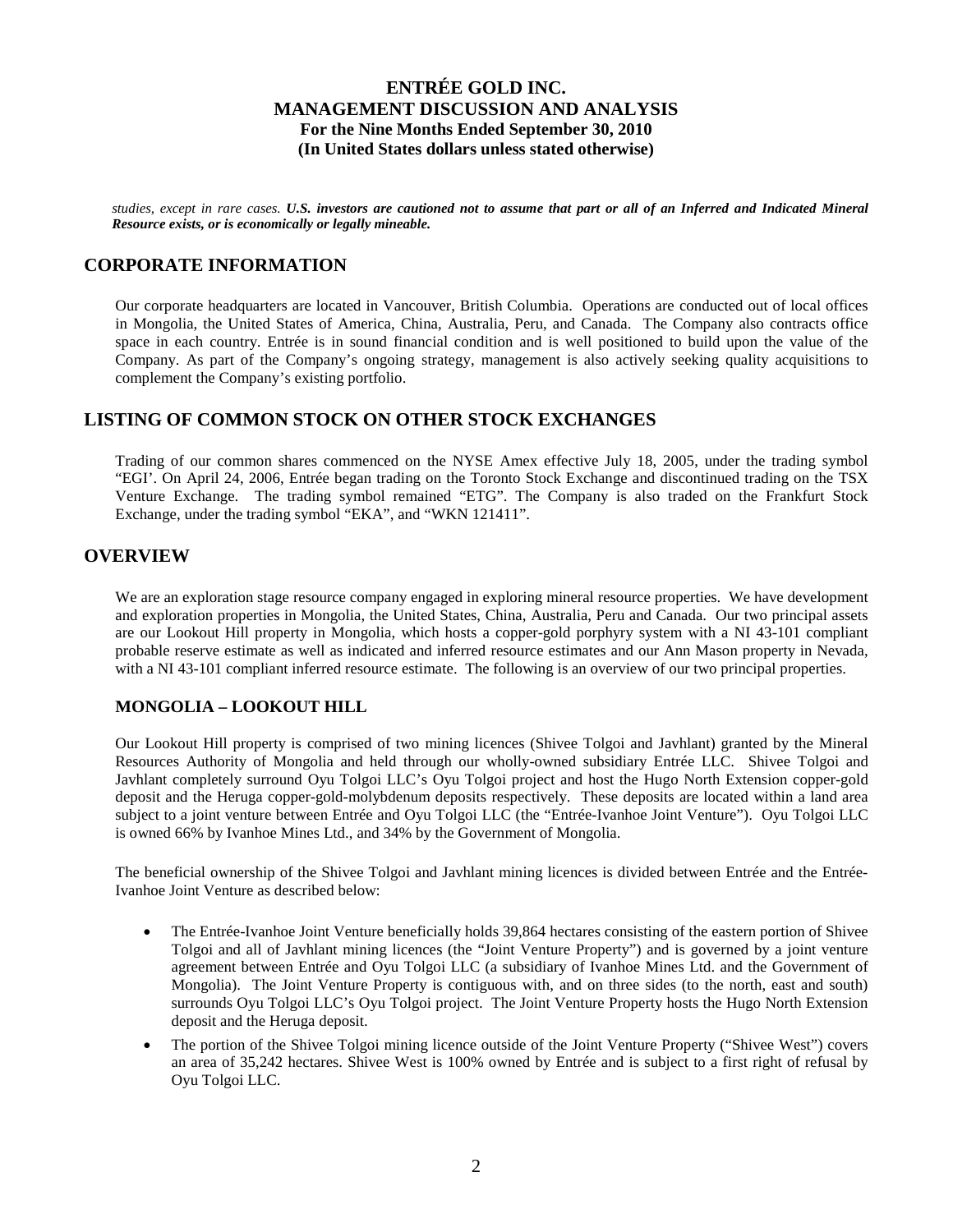The illustration below depicts the different areas of Lookout Hill:



The Company's Javhlant and Shivee Tolgoi exploration licences were converted to mining licences in October 2009. The total estimated annual fees in order to maintain both the licences in good standing are approximately \$1.1 million. Approximately \$600,000 of the total is recoverable from the Entrée-Ivanhoe Joint Venture.

### *Entree-Ivanhoe Joint Venture*

An important development in the Company's history took place in October 2004 when Entrée entered into an arm'slength Equity Participation and Earn-In Agreement (the "Earn-In Agreement") with Ivanhoe Mines Ltd. Some of the rights and obligations under the Earn-In Agreement were subsequently assigned to a subsidiary of Ivanhoe Mines Ltd., Oyu Tolgoi LLC, which is also the title holder of the Oyu Tolgoi copper-gold project. The Oyu Tolgoi mining licence is located adjacent to and is surrounded by Entrée's Lookout Hill property, as illustrated in the map above. .

The Earn-in Agreement provided that Ivanhoe Mines would have the right, subject to certain conditions outlined in the Earn-in Agreement, to earn a participating interest in a mineral exploration project and, if warranted, a development and mining project on a portion of the Lookout Hill property (the "Entrée-Ivanhoe Project Property"). Ivanhoe Mines undertook an aggressive exploration program, which established the presence of two significant resources on the Entrée-Ivanhoe Project Property: the Hugo North Extension deposit immediately to the north of Oyu Tolgoi and the Heruga deposit immediately to the south of Oyu Tolgoi.

Ivanhoe Mines completed its earn-in obligations by June 30, 2008 by expending a total of \$35 million on exploration on the Entrée-Ivanhoe Project Property, which is now called the Joint Venture Property. In accordance with the Earn-In Agreement, Entrée and Ivanhoe Mines formed the Entrée-Ivanhoe Joint Venture. Ivanhoe Mines has earned an 80% interest in minerals deeper than 560 metres below the surface and a 70% interest in minerals above that level.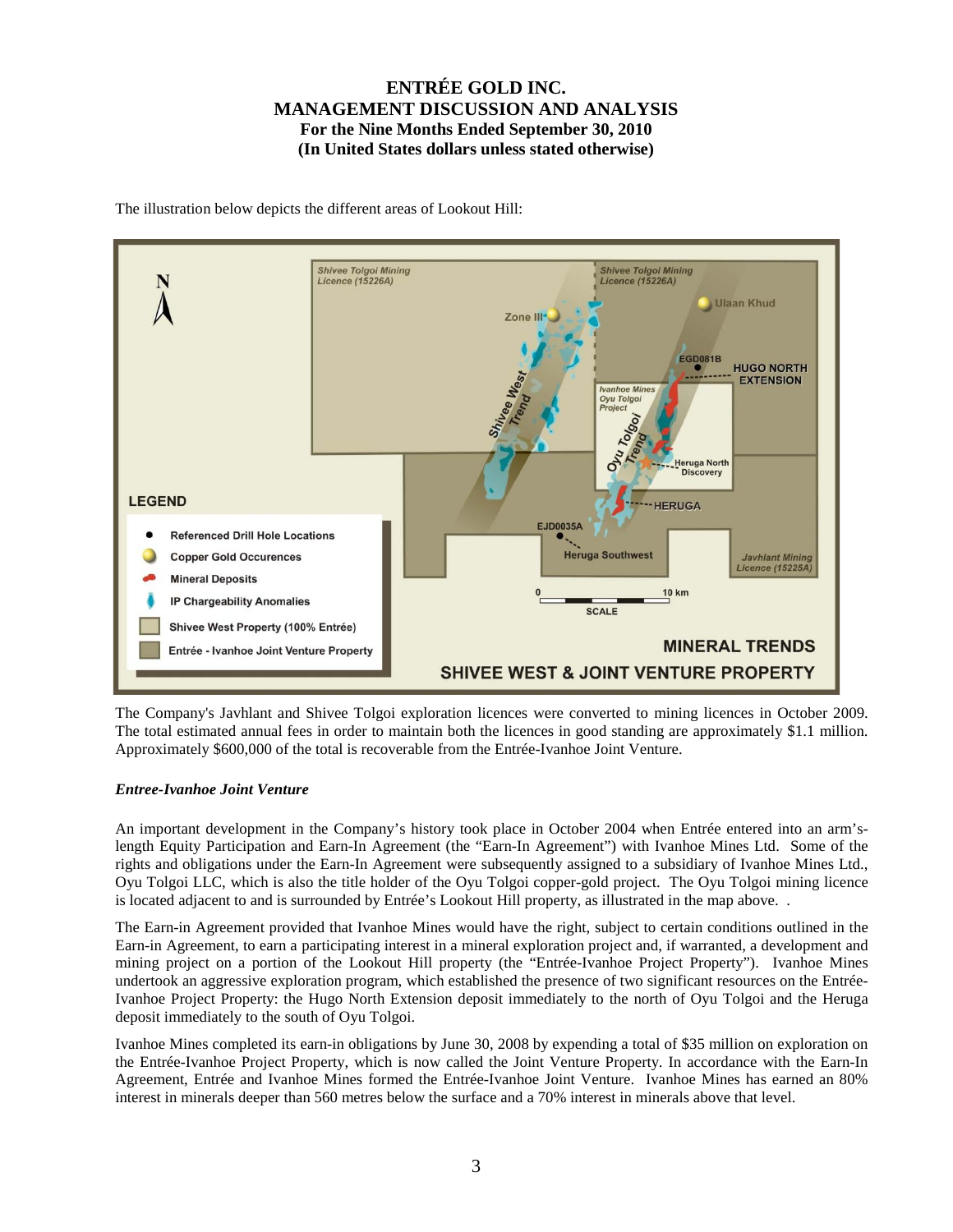Under the terms of the Entrée-Ivanhoe Joint Venture, Entrée may be carried through to production, at its election, by debt financing from Ivanhoe Mines with interest accruing at Ivanhoe Mines' actual cost of capital or prime +2%, whichever is less, at the date of the advance. Debt repayment may be made in whole or in part from (and only from) 90% of monthly available cash flow arising from its sale of product. Such amounts will be applied first to payment of accrued interest and then to repayment of principal. Available cash flow means all net proceeds of sale of Entrée's share of products in a month less Entrée's share of costs of operations for the month.

Certain of Ivanhoe Mines Ltd.'s rights and obligations under the Earn-In Agreement, including a right to nominate one member of Entrée's Board of Directors, a pre-emptive right to enable it to preserve its ownership percentage in the Company, and an obligation to vote its shares as Entrée's Board of Directors directs on certain matters, expired with the formation of the Entrée-Ivanhoe Joint Venture. Ivanhoe Mines' right of first refusal to the remainder of Lookout Hill is maintained.

As of September 30, 2010, the Entrée-Ivanhoe Joint Venture had expended approximately \$6.3 million on the Joint Venture Property. Ivanhoe Mines has contributed Entrée's 20% portion of the expenditures as an advance against future earnings.

#### *Investment by Ivanhoe Mines Ltd. and Rio Tinto in Entrée Gold Inc.*

The discovery of high grade mineralization at Hugo North Extension, announced in May 2005, attracted the attention of Rio Tinto plc. Shortly thereafter, Rio Tinto Exploration Canada Inc. (formerly Kennecott Exploration Canada Inc.) ("Rio Tinto") took part in a private placement in the Company and became its largest shareholder. The following year, Rio Tinto International Holdings Ltd. ("Rio Tinto Holdings") became a large shareholder in Ivanhoe Mines Ltd.

At September 30, 2010, Ivanhoe Mines Ltd. owned approximately 12.1% of Entrée's issued and outstanding shares.

At September 30, 2010, Rio Tinto owned approximately 13.1% of Entrée's issued and outstanding shares.

#### *Investment by Rio Tinto Holdings in Ivanhoe Mines Ltd.*

In October 2006, Rio Tinto plc announced that it had agreed to invest up to \$1.5 billion to acquire up to a 33.35% interest in Ivanhoe Mines Ltd. through its subsidiary Rio Tinto Holdings. The proceeds from this investment were targeted to fund the joint development of the Oyu Tolgoi project. An initial tranche of \$303 million was invested to acquire 9.95% of the outstanding shares of Ivanhoe Mines Ltd. On September 12, 2007, Rio Tinto plc announced that Rio Tinto Holdings would provide Ivanhoe Mines Ltd. with a convertible credit facility of \$350 million for interim financing for the Oyu Tolgoi project. The credit facility was directed at maintaining the momentum of mine development activities at Oyu Tolgoi while Ivanhoe Mines Ltd. and Rio Tinto Holdings worked towards finalising an Investment Agreement (the "Investment Agreement") with the Government of Mongolia, which was completed on March 31, 2010. If converted, this investment could result in Rio Tinto Holdings owning 46.65% of Ivanhoe Mines Ltd.

Rio Tinto plc and Ivanhoe Mines Ltd. announced in October 2009 that Rio Tinto Holdings intended to complete the Tranche 2 private placement financing (as defined within the October 2006 agreement). With the completion of this financing, which totalled \$388 million, on October 29, 2009, Rio Tinto Holdings increased its equity ownership in Ivanhoe Mines Ltd. to 19.7%. In February 2010, Rio Tinto plc announced that it had agreed to invest, through subsidiaries, a further \$232,400,000 to acquire 15,000,000 common shares in satisfaction of the purchase price for key mining and milling equipment for the Oyu Tolgoi mining complex. The investment in February increased Rio Tinto plc's ownership, through its subsidiaries, to 22.4% of Ivanhoe Mines Ltd.'s outstanding common shares.

On June 29, 2010, Ivanhoe Mines Ltd. announced that Rio Tinto Holdings had exercised the 46,026,522 Series A warrants it held, for an additional \$393.1 million investment in Ivanhoe Mines Ltd., which raised Rio Tinto Holdings' ownership to 29.6% of outstanding Ivanhoe Mines Ltd. common shares. Proceeds from the exercise of the warrants were to be used to help fund the development and construction of the Oyu Tolgoi mining complex.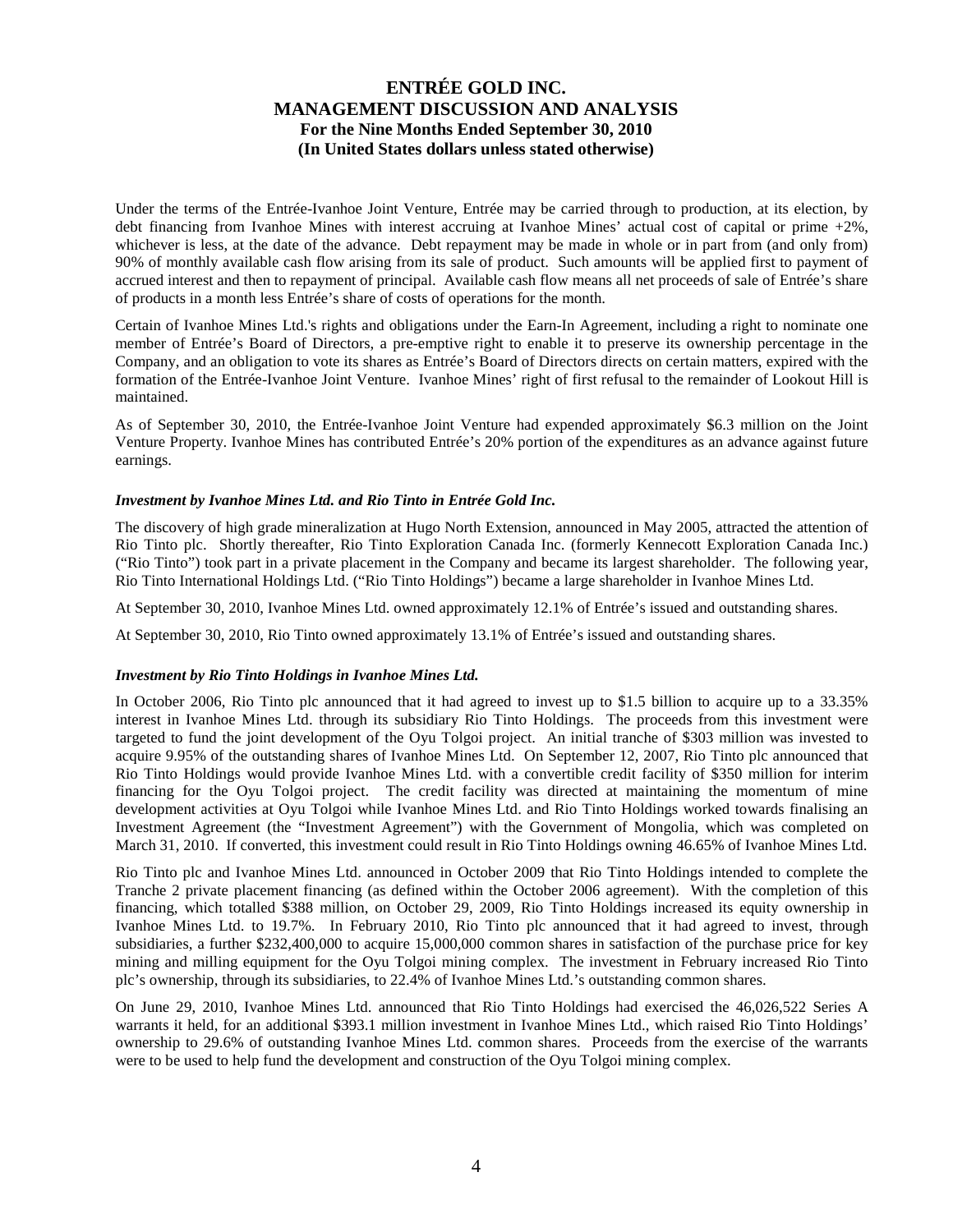On September 13, 2010, Ivanhoe Mines Ltd. announced that it had converted Rio Tinto Holdings' maturing \$350 million convertible credit facility, plus accrued interest of \$50.8 million, into approximately 40.1 million common shares of Ivanhoe Mines Ltd., increasing Rio Tinto Holdings' ownership in Ivanhoe Mines Ltd. from 29.6% to 34.9%.

The importance of Rio Tinto Holdings' investment into Ivanhoe Mines Ltd. for Entrée is that a portion of the proceeds will be used in the exploration and development of the Joint Venture Property.

#### *Investment Agreement and Integrated Development Plan*

In August 2009, the Mongolian Parliament approved amendments to four laws, including the insertion of a sunset provision to cancel the three-year-old, 68% windfall profits tax on copper and gold effective January 1, 2011. These amendments allowed the Mongolian Government, Ivanhoe Mines and Rio Tinto Holdings to conclude the negotiations necessary to finalize the long awaited Investment Agreement.

In October 2009, Ivanhoe Mines Ltd., Oyu Tolgoi LLC and Rio Tinto Holdings signed the Investment Agreement with the Mongolian Government. The Investment Agreement took legal effect on March 31, 2010. The Investment Agreement regulates the relationship among these parties and stabilizes the long term tax, legal, fiscal, regulatory and operating environment to support the development of the Oyu Tolgoi project. The contract area defined in the Investment Agreement includes the Javhlant and Shivee Tolgoi mining licences. The Shivee Tolgoi mining licence includes Shivee West, which is 100% owned by Entrée.

The Investment Agreement specifies that Ivanhoe Mines' Oyu Tolgoi licence and its interest in the Joint Venture Property, as specified in the contract area, will be held by Oyu Tolgoi LLC, a Mongolian subsidiary company owned 34% by the Mongolian Government and 66% by Ivanhoe Mines Ltd.

On May 11, 2010, Ivanhoe Mines released an updated mine plan or Integrated Development Plan ("IDP10") outlining the current scenario for the next phases of development and eventual open-pit and underground mining anticipated to begin in 2013. Current reserves and resources are sufficient to support mining for approximately 60 years. Potential exists to expand these resources, particularly on the Joint Venture Property.

IDP10 declares the first underground mineral reserves and provides an overview of the future exploration, development and production possibilities for the Hugo North deposit, including the Entrée-Ivanhoe Joint Venture's Hugo North Extension deposit. On June 11, 2010, the Company filed an updated NI 43-101 compliant technical report titled "Lookout Hill Property Technical Report 2010" (the "June 2010 Technical Report"). The June 2010 Technical Report is dated June 9, 2010 and was prepared by AMEC Minproc Limited ("Minproc") in Perth Australia, a "qualified person" as defined in NI 43-101. The June 2010 Technical Report considers the conclusions and recommendations raised within IDP10 in the context of the Company's operations.

Information of a scientific or technical nature in this overview of the Lookout Hill property is summarized, derived or extracted from the June 2010 Technical Report. For a complete description of the assumptions, qualifications and procedures associated with the information in June 2010 Technical Report, reference should be made to the full text of the June 2010 Technical Report, which is available for review on SEDAR located at [www.sedar.com.](http://www.sedar.com/)

The probable reserve for Hugo North Extension (see Table 1) totals 27 million tonnes ("Mt") grading 1.85% copper and 0.72 grams per ton  $("g/t")$  gold. Previously reported resource estimates for Hugo North Extension and Heruga, which were reproduced in the June 2010 Technical Report, are shown in Table 2 below. The resource estimate for the Hugo North Extension deposit is effective as of February 20, 2007 and is based on drilling completed to November 1, 2006. The Heruga mineral resource estimate is effective as of March 30, 2010.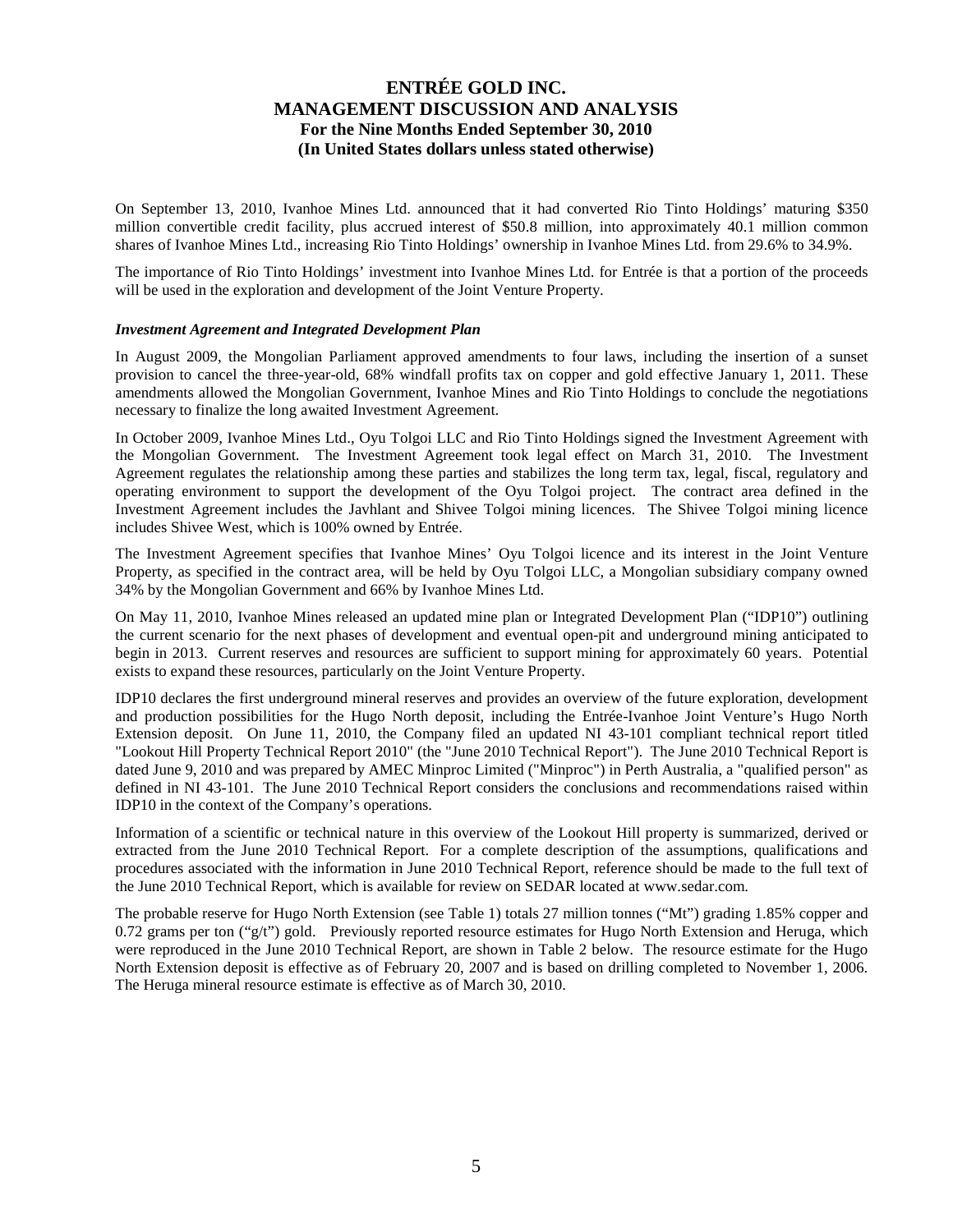| Table 1. Hugo North Extension Mineral Reserve, May 11, 2010<br>Entrée – Ivanhoe Mines Joint Venture |                                                                |          |                  |       |               |           |  |  |  |  |  |
|-----------------------------------------------------------------------------------------------------|----------------------------------------------------------------|----------|------------------|-------|---------------|-----------|--|--|--|--|--|
| <b>Deposit</b>                                                                                      | <b>Recovered Metal</b><br><b>NSR</b><br><b>Ore</b><br>Cu<br>Au |          |                  |       |               |           |  |  |  |  |  |
|                                                                                                     | (Mt)                                                           | (US\$/t) | $\mathcal{O}(0)$ | (g/t) | Copper (lb)   | Gold (oz) |  |  |  |  |  |
| <b>Hugo Dummett Deposit</b>                                                                         |                                                                |          |                  |       |               |           |  |  |  |  |  |
| <b>Probable</b> Shivee Tolgoi                                                                       |                                                                |          |                  |       |               |           |  |  |  |  |  |
| (Hugo North Extension)                                                                              | 27                                                             | 55.57    | 1.85             | 0.72  | 1 032 000 000 | 531 000   |  |  |  |  |  |

**Notes:**

- Table shows only the part of the mineral reserve on the Entrée-Ivanhoe Joint Venture Shivee Tolgoi licence.
- Metal prices used for calculating the Hugo North underground net smelter reserves (NSR) are copper \$1.50/lb, gold \$640/oz, and silver \$10.50/oz based on long term metal price forecasts at the beginning of the mineral reserve work. The analysis indicates that the mineral reserve is still valid at these metal prices.
- The NSR has been calculated with assumptions for smelter refining and treatment charges, deductions and payment terms, concentrate transport, metallurgical recoveries and royalties.
- For the underground block cave, all material within the shell has been converted to mineral reserves; this includes low grade indicated and inferred material assigned zero grade and treated as dilution.
- Only indicated resources were used to report probable reserves.
- The Entrée– Ivanhoe Joint Venture includes a portion of the Shivee Tolgoi licence and all of the Javhlant licence. Both licences are held by Entrée LLC. The Joint Venture Property is planned to be operated by Oyu Tolgoi LLC. Oyu Tolgoi LLC will receive 80% and Entrée Gold will receive 20% of cash flows after capital and operating costs.
- The mineral reserves are not additive to the mineral resources.

| Table 2. Entrée-Ivanhoe Mines Joint Venture Mineral Resources (0.6% CuEq cut-off), |                                     |               |               |             |                    |              |                  |  |  |  |  |
|------------------------------------------------------------------------------------|-------------------------------------|---------------|---------------|-------------|--------------------|--------------|------------------|--|--|--|--|
| based on Technical Report March 2010                                               |                                     |               |               |             |                    |              |                  |  |  |  |  |
|                                                                                    | <b>Contained Metal</b>              |               |               |             |                    |              |                  |  |  |  |  |
| <b>Deposit</b>                                                                     | <b>Tonnage</b><br>(t)               | Copper<br>(%) | Gold<br>(g/t) | CuEq<br>(%) | Copper<br>(000 lb) | Gold<br>(oz) | CuEq<br>(000 lb) |  |  |  |  |
|                                                                                    | <b>Hugo North Extension Deposit</b> |               |               |             |                    |              |                  |  |  |  |  |
| <b>Indicated Shivee Tolgoi</b>                                                     |                                     |               |               |             |                    |              |                  |  |  |  |  |
| (Hugo North)                                                                       | 117 000 000                         | 1.80          | 0.61          | 2.19        | 4 640 000          | 2 290 000    | 5 650 000        |  |  |  |  |
| <b>Inferred</b> Shivee Tolgoi                                                      |                                     |               |               |             |                    |              |                  |  |  |  |  |
| (Hugo North)                                                                       | 95 500 000                          | 1.15          | 0.31          | 1.35        | 2 420 000          | 950 000      | 2 840 000        |  |  |  |  |
| <b>Heruga Deposit</b>                                                              |                                     |               |               |             |                    |              |                  |  |  |  |  |
| <b>Inferred</b> Heruga Javhlant                                                    | 910 000 000                         | 0.48          | 0.49          | 0.87        | 9 570 000          | 14 300 000   | 17 390 000       |  |  |  |  |

**Notes:**

• Copper Equivalent (CuEq) has been calculated using assumed metal prices of US\$1.35/pound for copper, US\$650/ounce for gold, and US\$10.50 for molybdenum. The equivalence formula was calculated assuming that gold was 91% of copper recovery. CuEq was calculated using the formula:

 $CuEq = % Cu + ((g/t Au*18.98)+(Mo*0.01586))/29.76$ 

- The contained copper, gold and molybdenum in the tables has not been adjusted for metallurgical recovery.
- Molybdenum content in the Heruga deposit is 141 parts per million ("ppm") and is included in the calculation of CuEq.
- The 0.6% CuEq cut-off is highlighted as the base case resource for underground bulk mining.
- The mineral reserves are not additive to the mineral resources.
- Mineral resources that are not mineral reserves do not have demonstrated economic viability.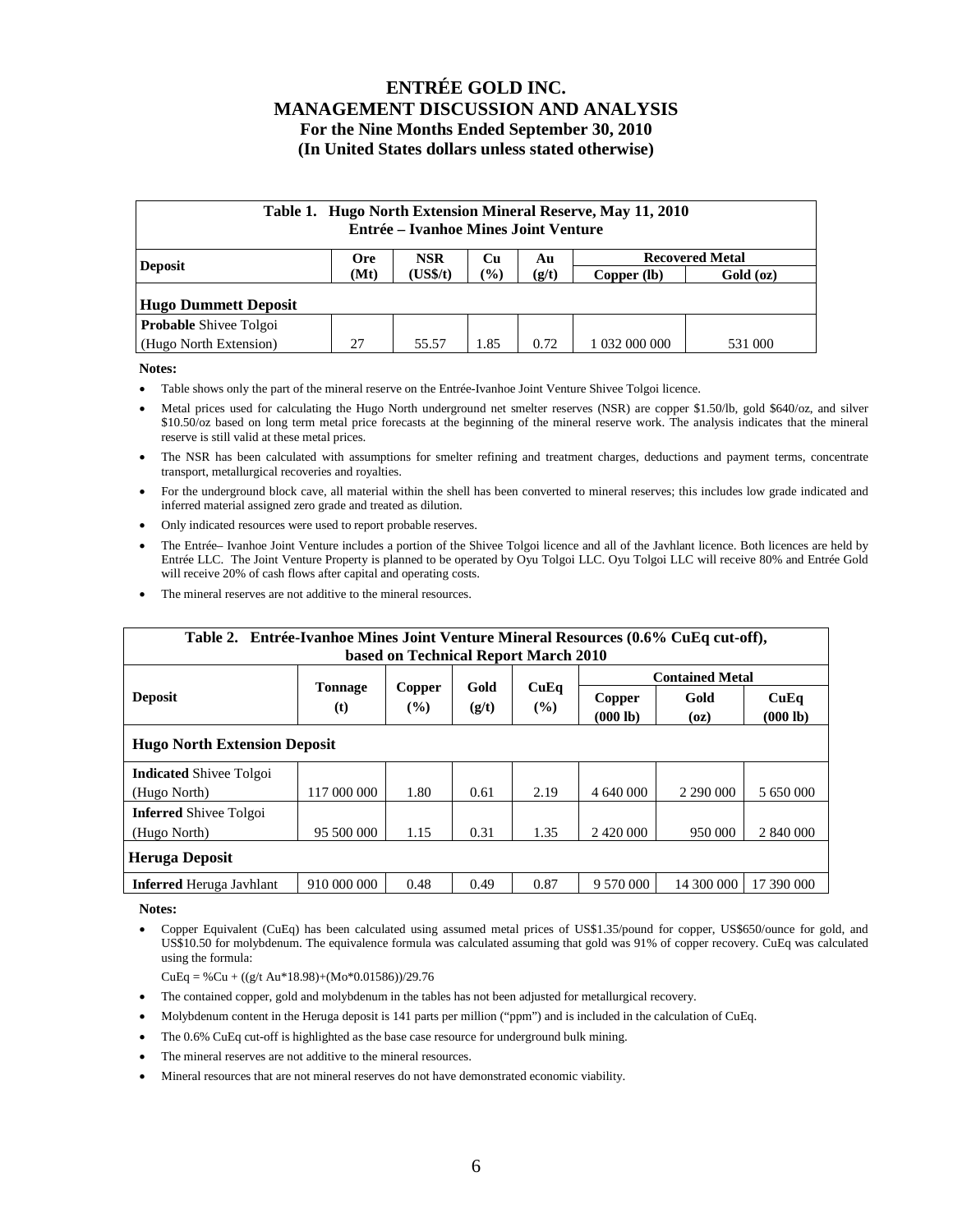- The Entrée– Ivanhoe Joint Venture includes a portion of the Shivee Tolgoi licence and all of the Javhlant licence. Both licences are held by Entrée LLC. The Joint Venture Property is planned to be operated by Oyu Tolgoi LLC. Oyu Tolgoi LLC will receive 80% and Entrée Gold will receive 20% of cash flows after capital and operating costs.
- Readers are cautioned that mineral resources that are not mineral reserves do not have demonstrated economic viability

Highlights from IDP10 in relation to Entrée include:

- First reported mineral reserves on the Joint Venture Property;
- Hugo North Extension reserves have the highest value of all the Oyu Tolgoi deposits, measured as net smelter returns ("NSR");
- Development mining of Hugo North Extension (Lift 1) to begin Year 4 after commencement of production at Oyu Tolgoi, which is estimated to be in 2013, with full production commencing in Year 11;
- Mining of Heruga deposit as proposed in Life of Mine (LOM) Sensitivity Case could commence in Year 27;
- Other alternative mining scenarios consider earlier production from Heruga as early as Year 7;
- The Joint Venture Property is a key component of the development and potential further exploration success of the Oyu Tolgoi porphyry system;
- Commitment to ongoing exploration of the Oyu Tolgoi trend, with up to 13 kilometres ("km") of untested potential on the Joint Venture Property;
- Based on long term metal prices, Entrée's current share of reserves gives a net present value (NPV) (8%) of \$79 million while using current metal prices gives a NPV (8%) of \$134 million; and
- The conceptual LOM Sensitivity Case gives Entrée's production share using long term metal prices a NPV (8%) of \$176 million while current metal prices gives a NPV (8%) of \$344 million.

### **UNITED STATES – ANN MASON**

Entrée has a 100% interest in the Ann Mason property indirectly through its wholly-owned subsidiary PacMag Metals Pty Ltd (formerly PacMag Metals Limited), which it acquired in June 2010, and through PacMag's wholly-owned subsidiary, MIM (USA) Inc.

The following information was taken from "Ann Mason Project Resource Estimate" with an effective date of January 2010 ("Resource Estimate 2010"). This report was prepared by Wardrop Engineering Inc. and a copy is filed on SEDAR at www.sedar.com. The Resource Estimate 2010 forms the basis for the scientific and technical information in this overview of the Ann Mason property. Portions of the information are based on assumptions, qualifications and procedures, which are not fully described herein. Reference should be made to the full text of the Resource Estimate 2010.

The Ann Mason property is located seven kilometres west of the town of Yerington in central west Nevada and hosts the Ann Mason copper molybdenum porphyry deposit. The property is defined by the mineral rights to 241 unpatented lode claims and covers a total area of approximately 1,837 hectares, on public land administered by the Bureau of Land Management.

The illustration below depicts the location of the Ann Mason property. In addition to the Ann Mason deposit, the property also hosts the Blue Hills copper oxide target.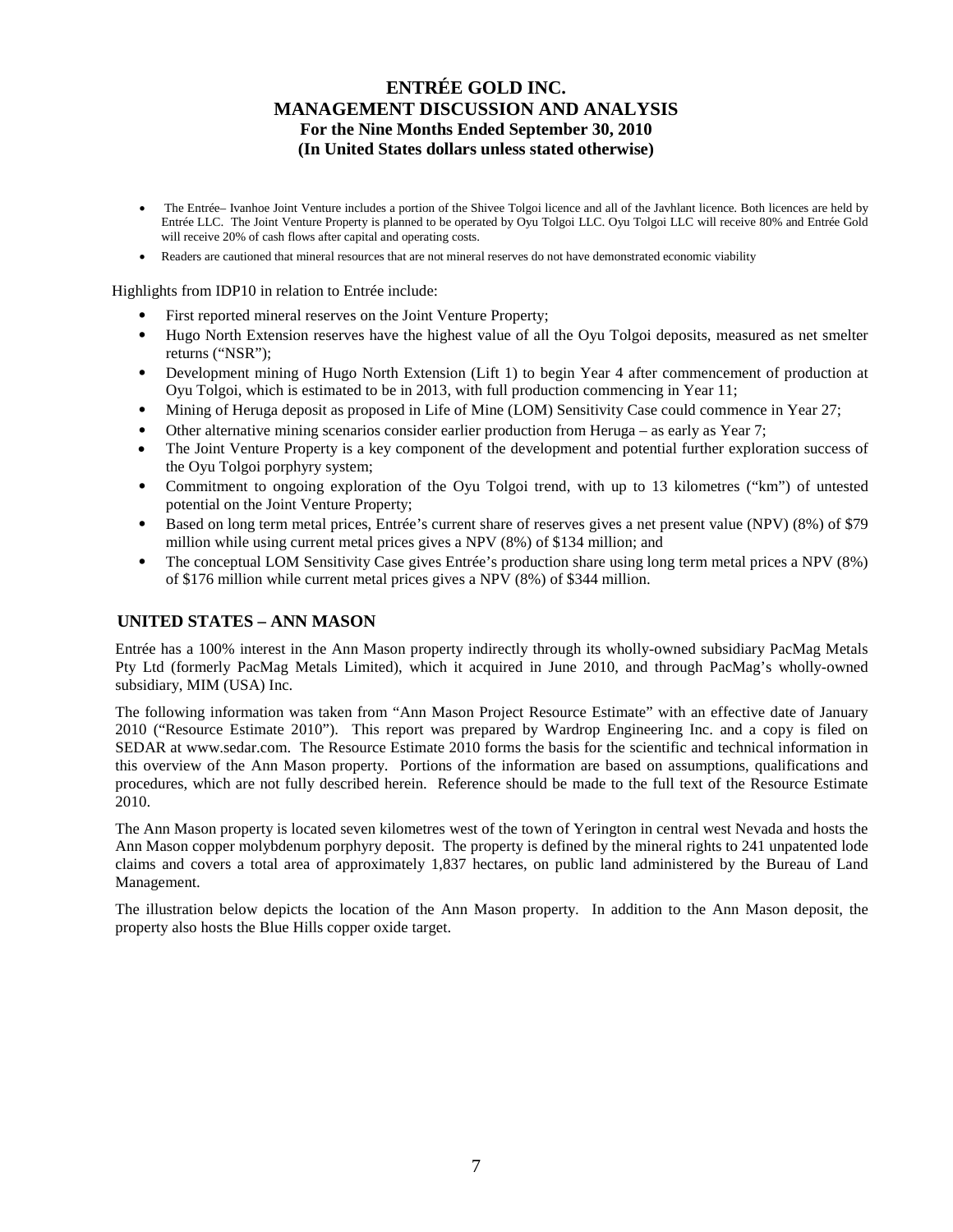

### *Mineral Resource Estimate*

The Ann Mason deposit inferred mineral inventory stands at 810.4 million tonnes at 0.399% copper (at a 0.30% cut-off) for 3.23 million tonnes of contained copper. This resource estimate uses PacMag's pit shell #25 from their Whittle pit optimization run 7.

| Cut-off             | <b>Tonnage</b> |               |
|---------------------|----------------|---------------|
| Cu<br>$\frac{0}{0}$ | (million t)    | $\frac{0}{0}$ |
| >0.4                | 315.22         | 0.485         |
| >0.3                | 810.39         | 0.399         |
| $\sim$ 0.2          | 1409.96        | 0.336         |

At a copper cut-off of 0.30%, the modelled within pit shell #25 molybdenum resources is 166 million tonnes at 0.010% molybdenum. Readers are cautioned that mineral resources that are not mineral reserves do not have demonstrated economic viability.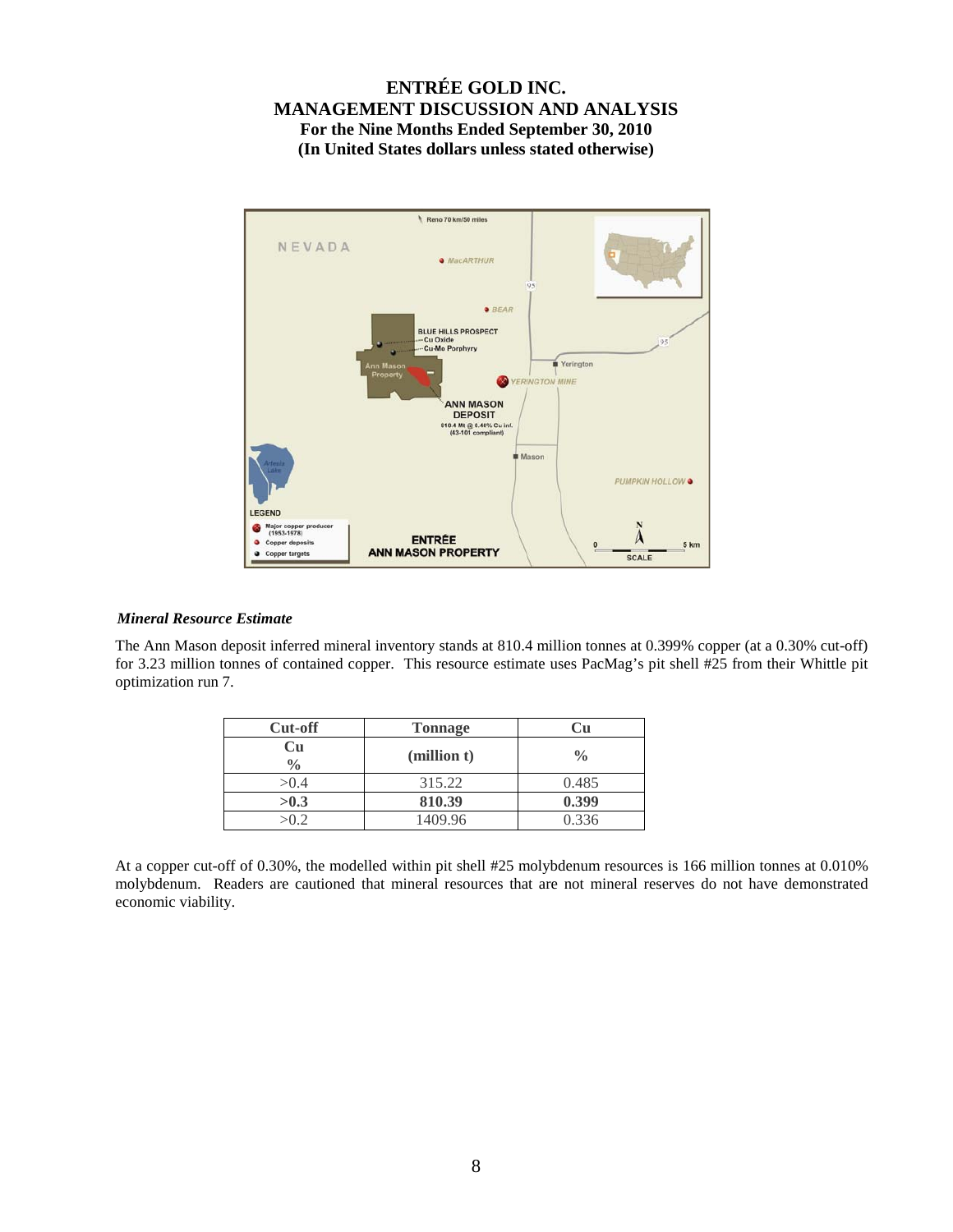## **REVIEW OF OPERATIONS**

Results of operations are summarized as follows:

|                            | <b>Ended</b><br>2010 |     | <b>Three Months Three Months Nine Months</b><br><b>Ended</b><br>2009 |     | <b>Ended</b><br>September 30, September 30, September 30, September 30,<br><b>2010</b> |     | <b>Nine Months</b><br><b>Ended</b><br>2009 |
|----------------------------|----------------------|-----|----------------------------------------------------------------------|-----|----------------------------------------------------------------------------------------|-----|--------------------------------------------|
| Depreciation               | \$<br>14,660         | \$. | 40,410                                                               | \$. | 93,423                                                                                 | \$. | 115,948                                    |
| Escrow shares compensation |                      |     |                                                                      |     |                                                                                        |     |                                            |
| General and administrative | 1,284,262            |     | 847.909                                                              |     | 3,080,988                                                                              |     | 2,470,295                                  |
| Interest income            | (80,251)             |     | (33, 142)                                                            |     | (192, 477)                                                                             |     | (334,983)                                  |
| Mineral property interests | 4,496,968            |     | 2,722,656                                                            |     | 8,116,644                                                                              |     | 7,418,836                                  |
| Loss from equity investee  | 401,539              |     | 43,094                                                               |     | 597,326                                                                                |     | 65,548                                     |
| Stock-based compensation   | 430,792              |     |                                                                      |     | 430,792                                                                                |     | 1,326,834                                  |
| Net loss                   | \$<br>6.547.970      |     | 3.620.927                                                            | S.  | 12.126.696                                                                             | S.  | 11.062.478                                 |

Mineral properties expenditures are summarized as follows:

|                               | <b>Ended</b><br>2010 |     | <b>Three Months Three Months</b><br><b>Ended</b><br>September 30, September 30, September 30, September 30,<br>2009 |               | <b>Nine Months</b><br><b>Ended</b><br>2010 |    | <b>Nine Months</b><br><b>Ended</b><br>2009 |
|-------------------------------|----------------------|-----|---------------------------------------------------------------------------------------------------------------------|---------------|--------------------------------------------|----|--------------------------------------------|
| Lookout Hill                  | \$<br>2,818,389      | \$. | 1,625,877                                                                                                           | <sup>\$</sup> | 4,905,985                                  | S. | 4,749,151                                  |
| Empirical                     | 26,088               |     | 249,277                                                                                                             |               | 120,647                                    |    | 353,792                                    |
| <b>Bisbee</b>                 | 29,633               |     | 35,259                                                                                                              |               | 166,069                                    |    | 118,061                                    |
| Lordsburg                     | 22,770               |     | 373,808                                                                                                             |               | 48,523                                     |    | 1,327,267                                  |
| HBE - Blackjack               | 439,748              |     | 189,622                                                                                                             |               | 976,003                                    |    | 189,622                                    |
| <b>BCE</b> - Roulette         | 393,945              |     | 24.454                                                                                                              |               | 548,352                                    |    | 24.454                                     |
| Ann Mason                     | 523,090              |     |                                                                                                                     |               | 523,090                                    |    |                                            |
| Lukkacha                      | 16,806               |     |                                                                                                                     |               | 16,806                                     |    |                                            |
| Huaixi                        | 141,770              |     | 127,418                                                                                                             |               | 413,639                                    |    | 562,352                                    |
| Other                         | 84.728               |     | 96,941                                                                                                              |               | 397,529                                    |    | 254,408                                    |
| Total costs                   | 4,496,968            |     | 2,722,656                                                                                                           |               | 8,116,644                                  |    | 7,579,107                                  |
| Less stock-based compensation |                      |     |                                                                                                                     |               |                                            |    | (160, 271)                                 |
| Total expenditures, cash      | \$<br>4,496,968      | \$. | 2,722,656                                                                                                           | -S            | 8,116,644                                  | S  | 7,418,836                                  |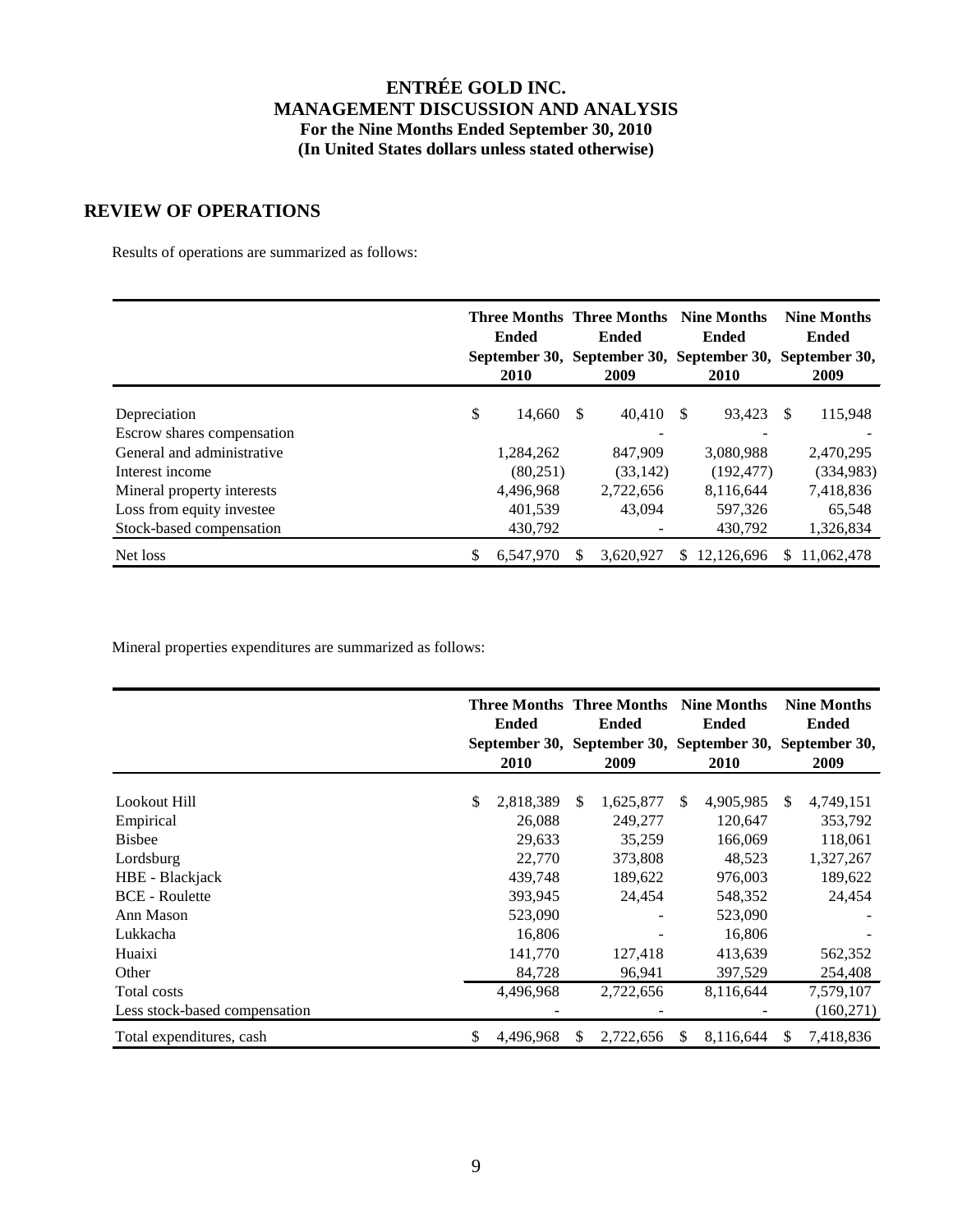### **MONGOLIA**

### **Lookout Hill - Shivee West**

Entrée has a 100% interest in the western portion of the Shivee Tolgoi mining licence ("Shivee West"). The title for this licence is held by Entrée's Mongolian subsidiary, Entrée LLC.

Entrée budgeted approximately \$4.0 million for first phase 2010 exploration on Shivee West. Surface work began in April and consisted of a deep-probing induced polarization (IP) survey, a close-spaced gravity survey, geochemical sampling and detailed geological mapping to augment the existing database followed by a diamond drilling program initiated in late June. To date in 2010, 9,833 metres have been completed in nine holes testing deep targets along this trend. A further four holes are planned to complete the Company's 2010 exploration program.

The program has been successful in furthering our understanding of the geology of Shivee West. A key exploration result is the intersection of prospective stratigraphy interpreted to correlate with the Devonian age host rocks associated with copper-gold mineralization at Oyu Tolgoi. Rocks containing variable sulphide mineralization, including minor chalcopyrite, the main copper-bearing phase at Oyu Tolgoi, have been identified in several holes. Full assay results are pending.

### **Togoot**

Entrée's 100% owned Togoot mining licence is held by its Mongolian subsidiary Entrée Resources LLC. Since 2008, three coal targets have been discovered on the Togoot licence: Nomkhon Bohr, Coking Flats and Khar Suul. These discoveries form part of the rich Permian-age coal basin of Southern Mongolia, which includes Tavan Tolgoi, located approximately 75 kilometres to the northwest of Togoot. Tavan Tolgoi is reputedly one of the largest undeveloped high quality coal resources in the world.

To May 2009, over 15,000 metres of drilling had been completed on coal targets on the Togoot licence. Nomkhon Bohr lies adjacent to the northern boundary of the licence. The Coking Flats and Khar Suul targets to the southwest of Nomkhon Bohr are at an earlier stage of exploration.

At Nomkhon Bohr, coal seams have been traced over a strike length of 1,200 metres by drilling and trenching. Coal is mostly medium volatile bituminous, high in ash with variable sulphur. Coal-bearing horizons in drill holes can be up to 57 metres in apparent thickness; within these, multiple coal seams are usually present, with drill intercepts from 0.2 metres to 4.5 metres. The coal seams dip moderately to the north. Due to the recessive nature of the coal seams, they often come to surface in shallow valleys where they are concealed by a thin veneer of desert sands. The regional geology has similarities to the large Tavan Tolgoi coal deposits to the northwest.

The Company's technical team worked with a Mongolian consulting group to prepare an application for conversion of the former Togoot exploration licence to a mining licence. The mining licence was issued by the Mineral Resources Authority of Mongolia on June 24, 2010, and covers 14,031 hectares of the northwest portion of the former exploration licence. The new mining licence encompasses the coal prospects identified at Nomkhon Bohr. A feasibility study in accordance with Mongolian regulatory requirements is currently being prepared to satisfy one of the conditions to the grant of the mining licence.

For the three months ended September 30, 2010, expenses on all Mongolian projects were \$2,818,389 compared to \$1,625,877 during the three months ended September 30, 2009 as set out above. For the nine months ended September 30, 2010, Mongolian project expenses were \$4,905,985 compared to \$4,749,151 during the nine months ended September 30, 2009 as set out above. The higher expenses in 2010 resulted from a broader drill program compared to 2009.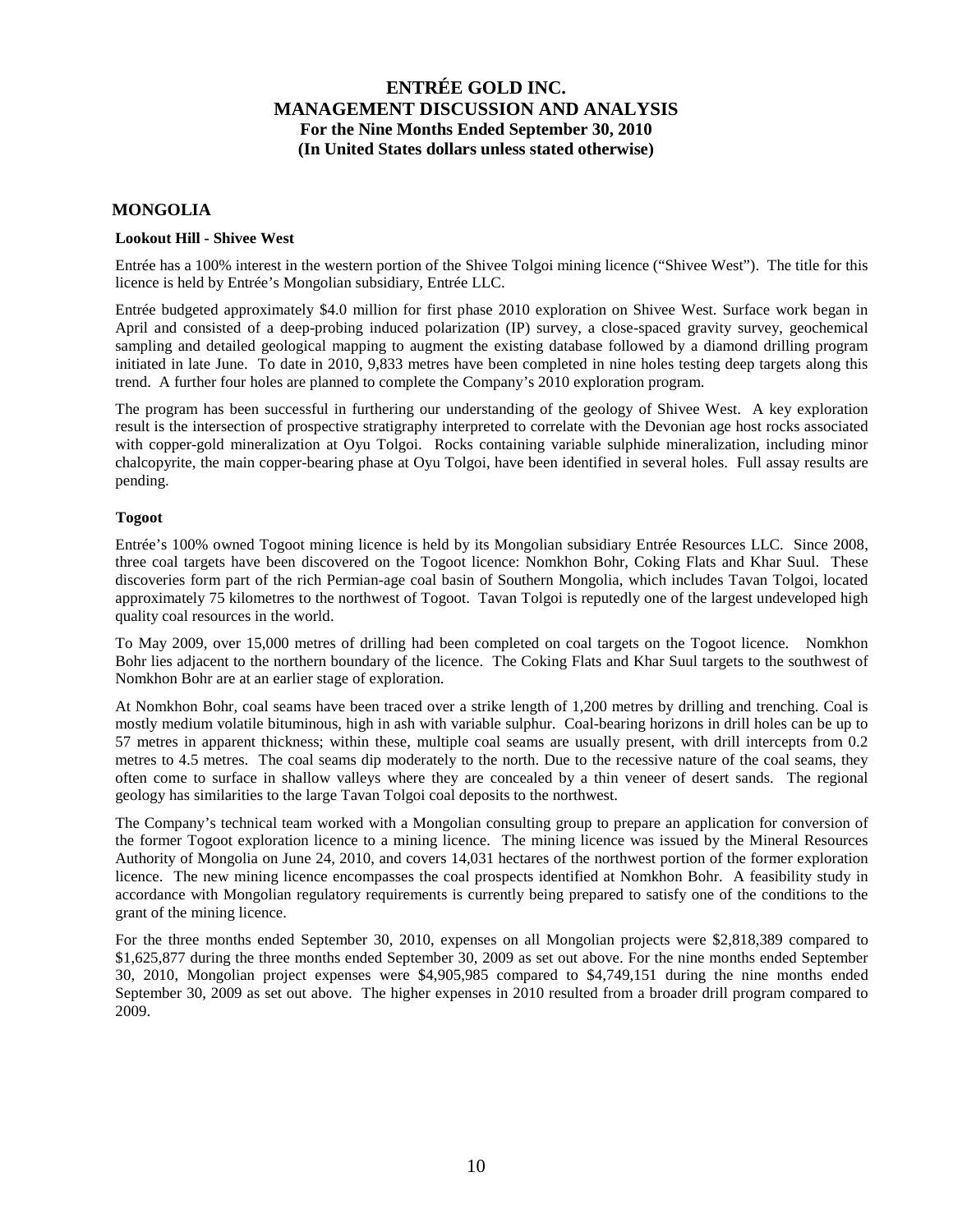### **UNITED STATES**

In addition to its Ann Mason property, the Company has interests in properties in Nevada, Arizona, New Mexico and North Dakota, through agreements with HoneyBadger Exploration Inc., Bronco Creek Exploration Inc. and Empirical Discovery LLC, and as a result of its June 30, 2010 acquisition of PacMag.

### **Ann Mason Property, Nevada**

The Ann Mason property is Entrée's most advanced project outside of Mongolia. Entrée has a 100% interest in the Ann Mason property indirectly through its wholly-owned subsidiary PacMag, which it acquired in June 2010, and through PacMag's wholly-owned subsidiary, MIM (USA) Inc.

Entrée released the Ann Mason Project Resource Estimate on the Ann Mason copper deposit in January 2010. The Ann Mason deposit is estimated to contain an inferred resource of 810.4 million tonnes grading 0.40% copper, using a 0.30% copper cut-off. Accompanying molybdenum is estimated at 165.9 million metric tonnes at a grade of 0.01% molybdenum. Based on these figures, the Ann Mason deposit contains approximately 7.1 billion pounds of copper. The property also hosts the Blue Hills copper oxide target, which potentially extends westward onto the ground held under an agreement between Entrée and Honey Badger Exploration Inc. ("Honey Badger").

Entrée has budgeted \$3.7 million for a program on the Ann Mason property in 2010. Up to \$2.7 million has been approved to conduct deep-penetrating IP geophysical surveys, to be followed by core drilling to explore the potential for higher grade mineralization at depth and for extensions west of the currently defined Ann Mason resource. A budget of \$1.07 million has been approved to conduct detailed geochemical sampling and drilling to test the extent of shallow oxide copper mineralization in the Blue Hill copper oxide zone, which straddles the western boundary of the Ann Mason property.

Reverse circulation (RC) drilling is currently underway at Blue Hill, with 14 of the planned 20 holes totalling 2,364 metres completed to date. Initial assay results confirm the presence of a near surface zone of oxide copper mineralization, which will be better defined by the current drill program. Visual identification of copper sulphide mineralization at the bottom of several drill holes indicates the Blue Hill sulphide zone, first discovered in PacMag holes BH08001 and BH08003, can probably, with additional core drilling, be extended 600 metres or more southwest of the two discovery holes. Potential exists for shallow oxide copper resources and additional sulphide mineralization in separate zones at Blue Hill. Full assay results from the RC drilling are pending.

Core drilling commenced at Ann Mason in early November 2010.

For the three months ended September 30, 2010, Ann Mason expenses were \$523,090 compared to \$Nil during the three months ended September 30, 2009 as set out above. For the nine months ended September 30, 2010, Ann Mason expenses were \$523,090 compared to \$Nil during the nine months ended September 30, 2009 as set out above.

### **Blackjack and Roulette Properties, Nevada**

In July 2009, the Company entered into an agreement with Honey Badger under which Entrée may acquire up to an 80% interest in a portion of the Blackjack property, which is directly adjacent to the Ann Mason property near Yerington, Nevada. In September 2009, the Company entered into an agreement with Bronco Creek Exploration Inc. ("Bronco Creek"), a private exploration company now a wholly-owned division of Eurasian Minerals Inc., on the Roulette property, which adjoins Honey Badger's ground to the south and the Ann Mason property to the west.

A \$1.1 million geophysics IP and drilling program has been approved for the Blackjack property. On the Roulette property, a \$0.61 million budget has been approved for drill testing of geological, soil geochemical and geophysical (magnetic) anomalies.

Drilling commenced on Blackjack in June to test several discrete anomalies first outlined by an AirMT geophysical survey completed in 2009, as well as recent IP results and anomalous copper geochemistry interpreted to represent the continuation of the Blue Hill oxide copper zone across the property boundary from Ann Mason. Seven holes totalling 2,820 metres have been completed. One of the holes (EG-B-10-001), sited to test an AirMt target and coincident IP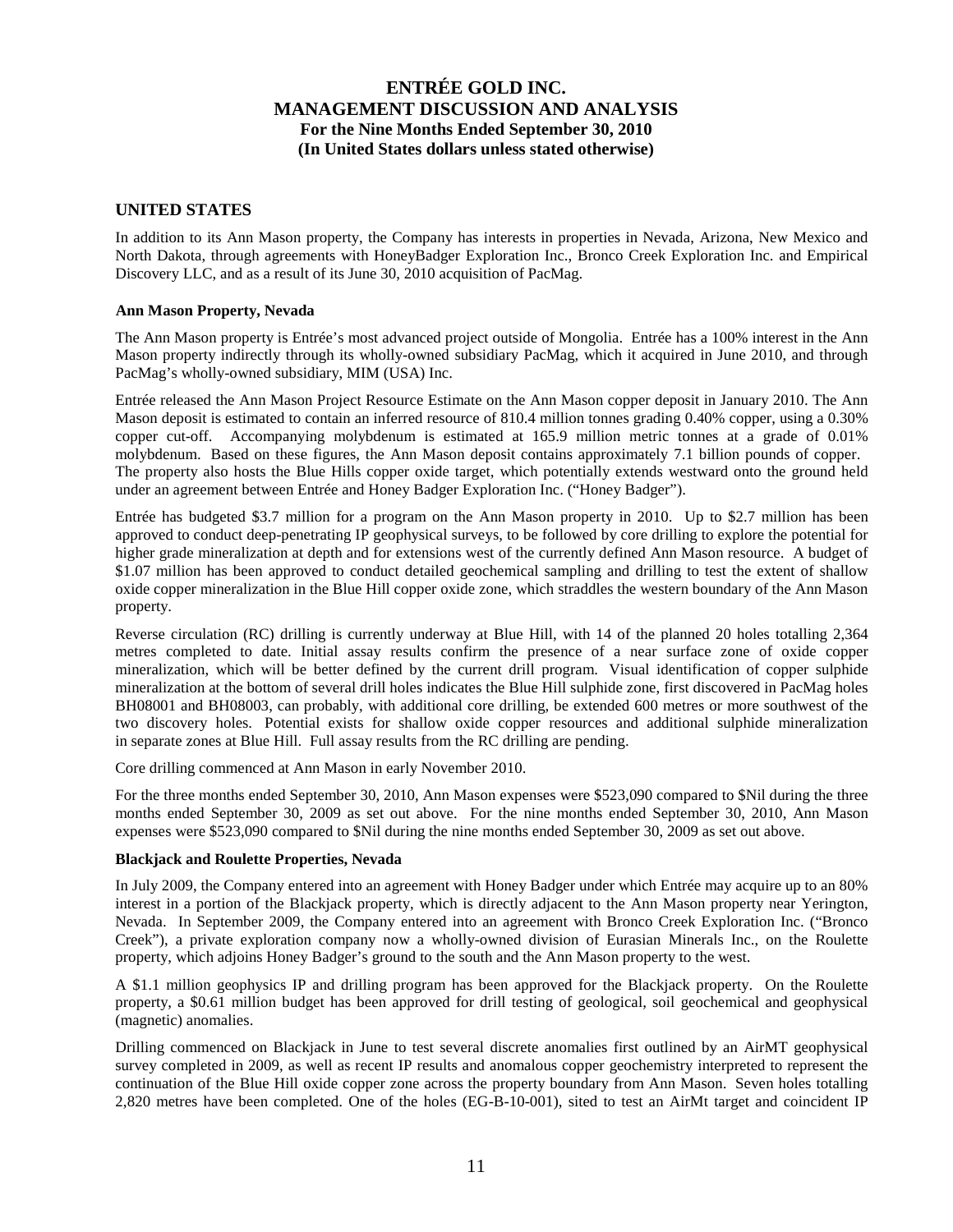anomaly in the northeastern corner of the property, intersected stringers of chalcopyrite in rocks below a shallowdipping fault. The presence of copper mineralization associated with this IP anomaly is an important development. Although offset by faulting, the IP anomaly extends 5 kilometres west and southwest from EG-B-10-001. Five of the Blackjack holes were sited on the possible westward extension of the Blue Hill zone of mineralization; the upper portions of all five holes are strongly oxidized and iron-rich, with occasional oxide copper minerals noted. Full assay results are pending.

On the Roulette property, four wide-spaced holes were planned to test a broad target under approximately 350 metres of barren cover rocks. The holes were sited based on an updated geological and structural interpretation of the Yerington district, presence of a strong aeromagnetic high and anomalous results from a deep penetrating geochemical survey. Hole EG-R-10-003 intersected strongly altered granodiorite cut by quartz and quartz-calcite veins containing visible chalcopyrite-pyrite mineralization. This intersection validates the conceptual basis of the exploration program and provides strong encouragement for further work to define and extend this discovery. Assays are pending. A second drill hole failed to penetrate to the target depth due to strong faulting.

For the three months ended September 30, 2010, Blackjack expenses were \$439,748 compared to \$189,622 during the three months ended September 30, 2009 as set out above. For the nine months ended September 30, 2010, Blackjack expenses were \$976,003 compared to \$189,622 during the nine months ended September 30, 2009 as set out above.

For the three months ended September 30, 2010, Roulette expenses were \$393,945 compared to \$24,454 during the three months ended September 30, 2009 as set out above. For the nine months ended September 30, 2010, Roulette expenses were \$548,352 compared to \$24,454 during the nine months ended September 30, 2009 as set out above. Limited work was completed on the Roulette property during the first nine months of 2009.

#### **Empirical, Arizona and New Mexico**

In August 2007, the Company entered into an agreement with Empirical Discovery LLC ("Empirical") to explore for and develop porphyry copper targets in southeastern Arizona and southwestern New Mexico.

Drilling of the Duncan and Gold Hill properties was unsuccessful and these projects have been terminated. Drilling at Lordsburg, New Mexico, was successful in discovering a new porphyry copper-gold occurrence in an area previously known only for vein-style gold mineralization (see next section below).

The 2007 agreement was amended in August 2009 to include the 1,435 hectare ("ha") (3,545 acre) Oak Grove property, located approximately 45 km northeast of Lordsburg. Work on the Oak Grove property to date has consisted of permitting and negotiation of access agreements. A 17 km IP and 50 km magnetic survey has recently been commenced.

For the three months ended September 30, 2010, Empirical expenses were \$26,088 compared to \$249,277 during the three months ended September 30, 2009 as set out above. For the nine months ended September 30, 2010, Empirical expenses were \$120,647 compared to \$353,792 during the nine months ended September 30, 2010 as set out above. Little work was completed in the first nine months of 2010 due to permitting and logistical delays. The foregoing expenses exclude expenses incurred on Lordsburg, which are discussed below.

#### **Lordsburg, New Mexico**

The Lordsburg claims cover 2,013 ha (4,793 acres) adjacent to the historic Lordsburg copper-gold-silver district, New Mexico. The claims were acquired under the 2007 Empirical agreement.

Copper-gold mineralization at Lordsburg is associated with potassic alteration and sulphide-quartz veining in feldspar porphyry intrusives cutting andesitic volcanic rocks. Mineralization appears best developed in the contact zone between the porphyry and volcanics, where it is hosted in part by an intrusive breccia.

Entrée completed geophysical (IP and AMT), geological and geochemical surveys over the Lordsburg target in the first half of 2008, followed by four widely spaced diamond drill holes totaling 2,563 metres (8,405 feet). One of these holes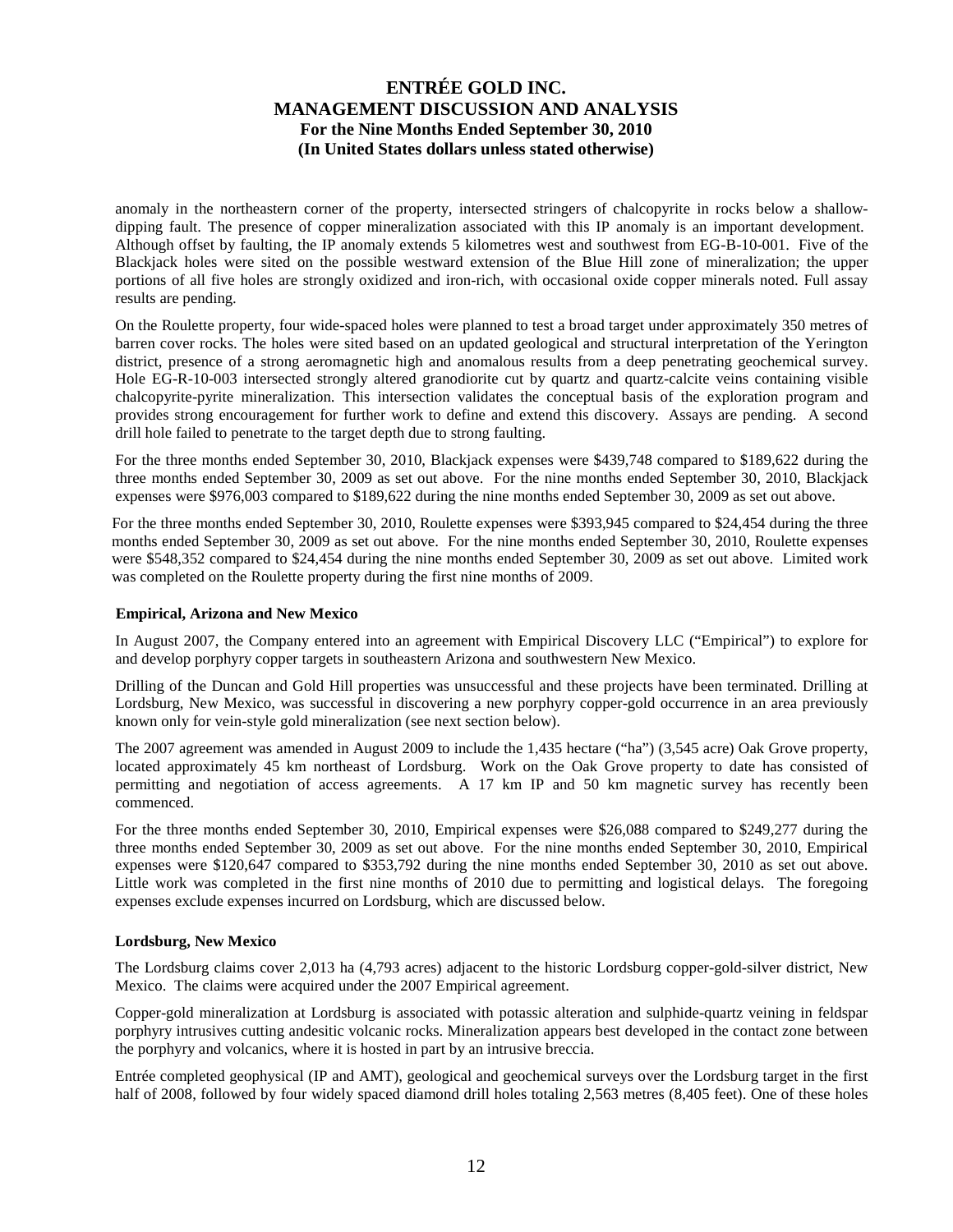(EGL-08-002) intersected 310 metres of 0.14% copper and 0.08 g/t gold with intervals of higher grade mineralization up to 0.33% copper and 0.26 g/t gold.

Six additional drill holes were completed in 2009 and successfully expanded the mineralised zone. Significant copper and gold intervals were intersected in four of the six drill holes. One hole in particular, EG–L-09-012, returned potentially economic grades of 0.25% copper and 0.15 g/t gold (0.35% copper equivalent) over 94 metres. Furthermore, this same interval hosts a higher grade zone of 60 metres averaging 0.31% copper and 0.21 g/t gold (0.44% copper equivalent).

Entrée is currently applying for additional drill permits for the 2011 field season. Any additional drilling will be directed towards expanding the existing drill defined copper and gold zone.

For the three months ended September 30, 2010, Lordsburg expenses were \$22,770 compared to \$373,808 during the three months ended September 30, 2009 as set out above. For the nine months ended September 30, 2010, Lordsburg expenses were \$48,523 compared to \$1,327,267 during the nine months ended September 30, 2009 as set out above.

### **Bisbee, Arizona**

In January 2008, the Company entered into a second agreement with Empirical to explore for buried porphyry copper targets in an area north of Bisbee, Arizona. The Bisbee camp has recorded production of over 8 billion pounds of copper and 3 million ounces of gold. A ground geophysical program has been completed and drill testing of select targets is expected to commence in Q3 or Q4 2010 once environmental permitting is complete.

A \$610,000 exploration program is planned for 2010. Work to date includes three lines of IP/resistivity designed to test the Dixie and Abbot targets, the possible northern extension of the Freeport McMoRan's Cochise copper resource located 1.7 kilometres south of the Company's land holdings. Drilling of three combined reverse circulation (RC)/diamond drill holes totalling 2,400 metres to test geophysical anomalies interpreted as possible porphyry-style alteration and mineralization is planned for Q4 2010.

For the three months ended September 30, 2010, Bisbee expenses were \$29,633 compared to \$35,259 during the three months ended September 30, 2009 as set out above. For the nine months ended September 30, 2010, Bisbee expenses were \$166,069 compared to \$118,061 during the nine months ended September 30, 2009 as set out above. The higher expenses in 2010 resulted from an increase in consulting fees.

### **AUSTRALIA**

#### **Blue Rose Joint Venture**

The Blue Rose joint venture covers the exploration license EL 3848 in the Olary Region of South Australia, 300 km northeast of Adelaide. Magnetite iron formations occur in the southern portion of this 1000 square kilometre tenement and a copper oxide resource has been outlined in the north-central area of the tenement.

In September 2010, Entrée announced the Company's wholly owned subsidiary PacMag (as to 51% of the joint venture) and Giralia Resources NL (ASX:GIR) ("Giralia") (as to 40% of the joint venture), have entered into an agreement with Bonython Metals Group Pty. Ltd. ("BMG"), a private Australian resource company. BMG has agreed to purchase 100% of the iron ore rights on the joint venture's Blue Rose exploration property EL3848 in exchange for 6% of BMG's future issued capital. Should BMG convert to a public company by September 25, 2012, BMG will exchange the joint venture's shares in the private company for 6% of the initial public offering on the day of listing. Should BMG fail to publicly list its shares by that date, it shall, by way of a selective share buy-back, acquire the joint venture's private shares for AUD\$25 million.

WASCO Mining Company Pty Ltd ("WASCO") plans to conduct mining operations in this area with PacMag and Giralia retaining a royalty interest. WASCO is a private Australian investment group owned 50% by a Chinese investment vehicle targeting copper production opportunities in Australia while having access to the Chinese copper market for sale of product. WASCO can earn 100% of a 12 square kilometre area surrounding the Blue Rose copper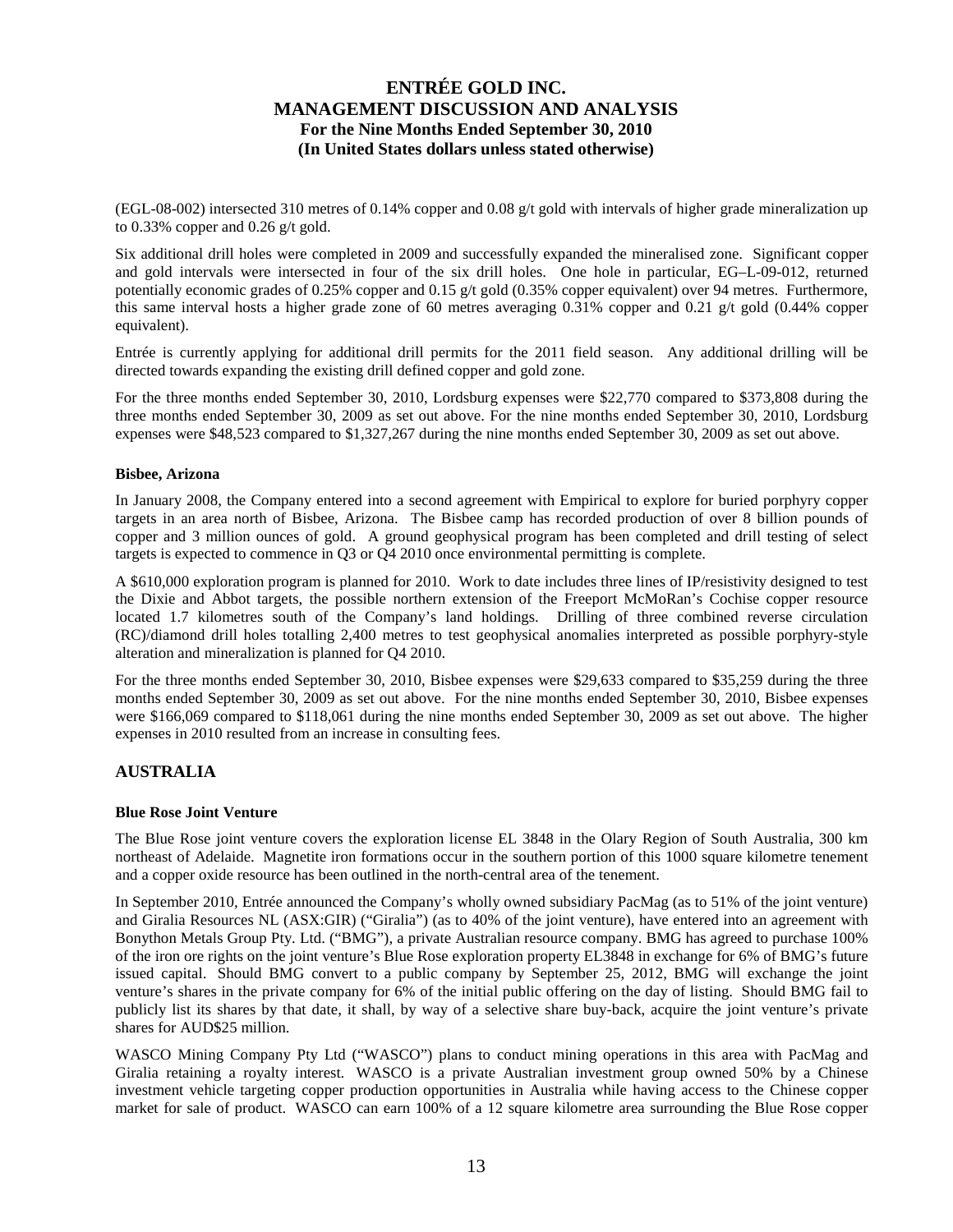deposit along with the rights to mine and process any mineralization extracted. WASCO will refund the joint venture AUD\$1.95 million in past expenditures and pay a 1.5% gross revenue royalty on any production from the property to the joint venture. The PacMag – Giralia joint venture retains the rights to mineralization other than iron ore on the exploration license outside of the 12 square kilometre WASCO agreement area.

### **Mystique Joint Venture**

Mystique is an early stage gold exploration project in joint venture with Black Fire Minerals Ltd. (ASX:BFE – "Black Fire"). Black Fire can earn up to a 75% interest by expending AUD\$2.5 million by September 2014. The project is located in the Albany-Fraser Province of West Australia. This province is host to the +5 million ounce Tropicana-Havana gold deposit (75.3 million tonnes averaging 2.07 g/t gold), a joint venture between AngloGold Ashanti Ltd. (70%) and Independence Group NL (ASX:IGO – 30%).

The Entrée (PacMag) – Black Fire joint venture is centered on the historic Torquata and recently discovered Salubris prospects. These prospects are outlined by strongly anomalous gold in calcrete soil geochemical anomalies. This is the same exploration technique which identified the Tropicana deposit. Black Fire's 2010 exploration program, which commenced in July, includes 5000 metres of aircore drilling, infill soil geochemical surveying and an Aboriginal heritage survey.

### **Corktree Joint Venture**

The Corktree project is located in Western Australia, 150 km north of Meekatharra and approximately 30 km east of the Doolgunna copper–gold project of Sandfire Resources NL (ASX – SFR – "Sandfire"). Sandfire has outlined JORC compliant resources of 10.67 million tonnes at 5.6% Cu, 1.9 g/t Au and 15 g/t Ag at the recently discovered DeGrussa and Conductor 1, 4 and 5 volcanogenic massive sulphide (VMS) lenses. Interest in Sandfire's Doolgunna deposits and this entire area has resulted in Sandfire being able to raise approximately AUD\$200 million in July 2010 through purchase of a 19% interest in the company by OZ Minerals (ASX – OZL) and subsequent acquisition of a 12.5% stake by Korean company LS Nikko who will also arrange sales for 45% of Sandfire's future base metal production.

Corktree is a joint venture with Giralia in which Entrée (PacMag) may earn a 75% interest by spending AUD\$750,000 over two years. The property hosts several copper oxide showings associated with flat lying carbonate sediments. Sandfire plans to drill several areas of the property in 2010.

#### **Northling Joint Venture**

Northling is a joint venture with Dominion Mining Limited (ASX:DOM – "Dominion"), whereby Dominion can earn up to 70% by spending AUD\$ 750,000 over 5 years. The property, located approximately 50 km northeast of the Corktree joint venture, was explored by DeBeers for diamonds in the early 1990s, with copper being intersected in one of the drill holes (2.4% over 4 m). Dominion conducted a limited drilling program through O3 2010; full results of this work are still being evaluated.

### **CHINA**

In November 2007, Entrée entered into an agreement with the Zhejiang No. 11 Geological Brigade to explore for copper within three contiguous exploration licences, totalling approximately 61 square kilometres in Pingyang County, Zhejiang Province, People's Republic of China. Entrée may earn a 78% interest in the Huaixi property by spending \$3 million on exploration within four years.

A six-hole, 2,660 metre diamond drilling program was completed in January 2010. Variable base metal mineralization was intersected in several holes. A further 1,500 m drill program commenced in mid-July to test a number of additional geological-geophysical-geochemical targets. Six holes totalling 1,508 m have been completed, and patchy sulphides (py-cp-gl-sl) reported from visual examination. No assays have been received to date.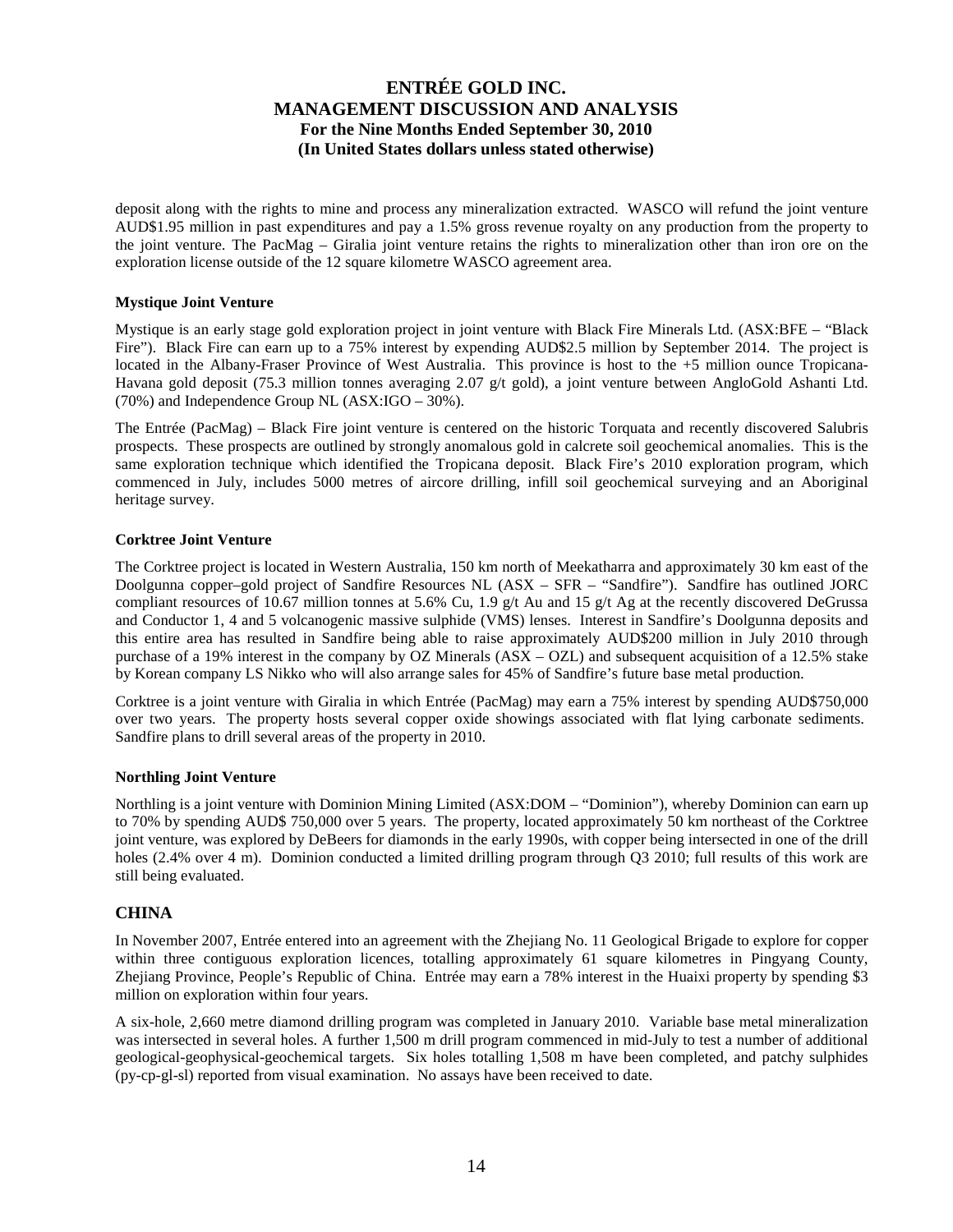For the three months ended September 30, 2010, Huaixi expenses were \$141,770 compared to \$127,418 during the three months ended September 30, 2009 as set out above. For the nine months ended September 30, 2010, Huaixi expenses were \$413,639 compared to \$562,352 during the nine months ended September 30, 2009 as set out above.

### **CANADA**

In September 2009, the Company entered into an option agreement with Taiga Consultants Ltd. ("Taiga") to acquire the Crystal property, an early-stage copper-molybdenum project in central British Columbia.

A short prospecting and sampling program was completed in October 2009. In 2010, a C\$0.39 million geophysical, geochemical and diamond drilling program was approved. An airborne EM and magnetic survey was completed in early May. The survey identified a number of anomalies which may be related to Cu-Mo mineralization. A follow-up ground mapping and soil (104 samples) and rock sampling (131 samples) program was completed from mid-July to early August, 2010. Two grab samples from a mineralized breccia-shear zone returned 0.6 and 0.7 % Cu. After evaluating results from this program, the Company decided not to proceed with the acquisition of the Crystal property. In November 2010, the Company provided 30 days' notice to Taiga of termination of the option agreement.

### **PERU**

In September 2010, the Company announced that it had entered into a conditional agreement with a private Peruvian company whereby Entrée, through its wholly-owned Peruvian subsidiary, Exploraciones Apolo Resources S.A.C. ("Apolo"), may acquire an initial 70% interest in the Lukkacha property located in Tacna Province of southeastern Peru. The property is situated within 50 kilometres of the international border with Chile, and initiation of work is subject to Apolo obtaining a Supreme Decree allowing it to work on the property. Subject to obtaining the Supreme Decree, Apolo may earn a 70% interest by making cash payments totalling \$215,000 and expending a minimum of \$1.5 million on exploration, to include a minimum 6,000 metres of diamond drilling, within 24 months. Once Apolo has vested a 70% interest, it may acquire a further 30% interest by paying the vendors \$2 million within 24 months. The vendors would retain a 2% NSR royalty, half of which may be purchased at any time for \$1 million.

The property consists of five concessions totalling 2,900 hectares which cover two large areas of surface alteration, iron oxides and quartz veining approximately 50 kilometres along the structural trend southeast from the giant Toquepala mining operation of Grupo Mexico. The property has never been drilled and represents a unique opportunity for grass roots exploration within a major copper district. The focus of initial work at Lukkacha will be to map the differing alteration styles apparent at surface in order to define targets for the first round of drill testing. Widespread intense alteration and surface leaching of sulphides suggests the possibility of enriched secondary copper sulphides in addition to primary mineralization. The anticipated drilling program will specifically test for the occurrence of a blanket of enriched copper sulphides. Limited field work is expected to commence in Q4 2010.

For the three months ended September 30, 2010, Lukkacha expenses were \$16,806 compared to \$Nil during the three months ended September 30, 2009 as set out above. For the nine months ended September 30, 2010, Lukkacha expenses were \$16,806 compared to \$Nil during the nine months ended September 30, 2009 as set out above.

### **GENERAL AND ADMINISTRATIVE**

For the three months ended September 30, 2010, general and administrative expense before stock-based compensation was \$1,284,262 compared to \$847,909 during the three months ended September 30, 2009 as set out above. For the nine months ended September 30, 2010, general and administrative expense before stock-based compensation was \$3,080,988 compared to \$2,470,295 during the nine months ended September 30, 2009 as set out above. The increase in 2010 was due to the addition of an intermediate accountant, salary increases for existing personnel and increased legal fees compared to 2009.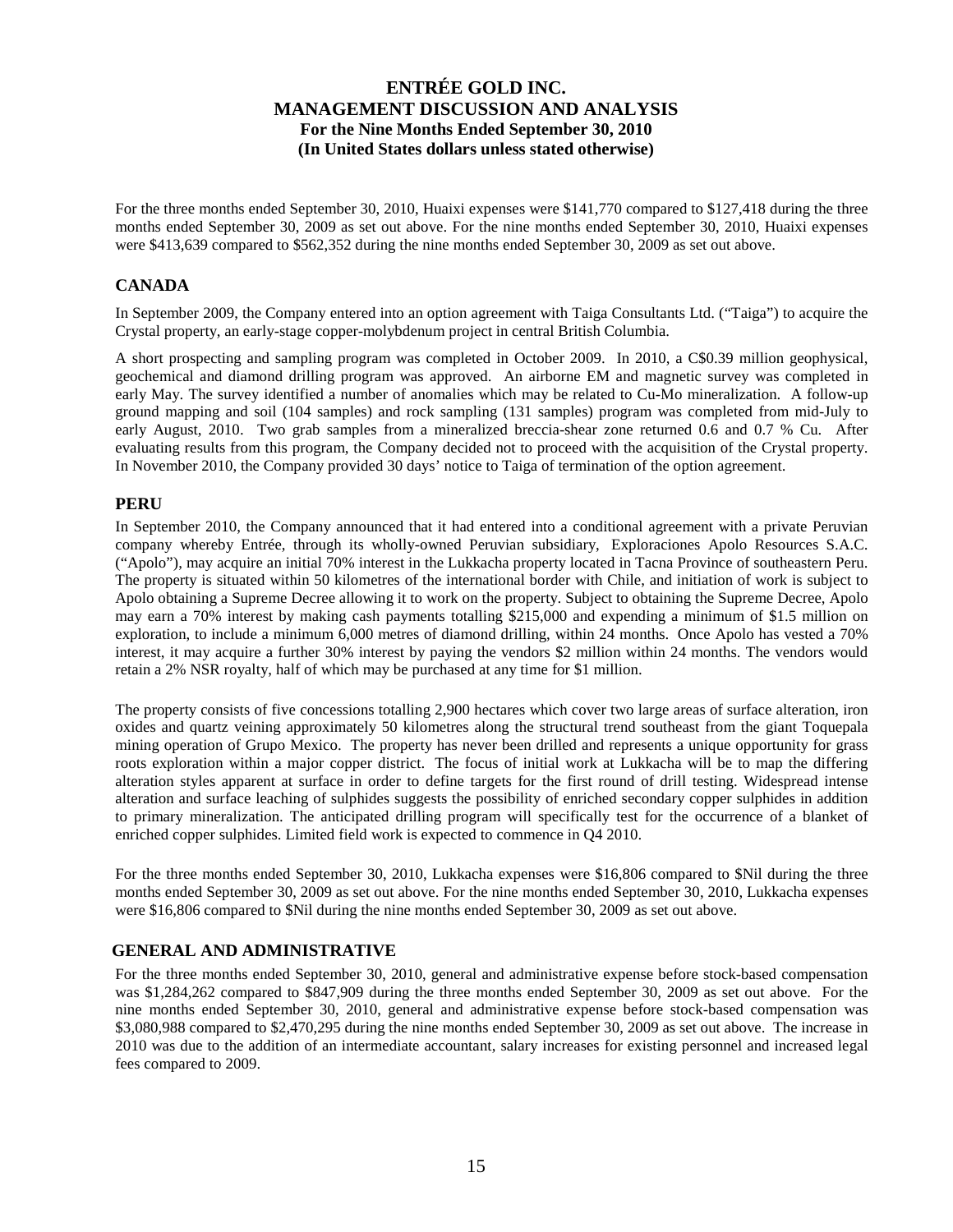### **STOCK-BASED COMPENSATION**

For the three months ended September 30, 2010, stock-based compensation expense was \$430,792 compared to \$Nil during the three months ended September 30, 2009 as set out above. For the nine months ended September 30, 2010, stock-based compensation expense was \$430,792 compared to \$1,326,834 during the nine months ended September 30, 2009 as set out above. There were 300,000 options granted during the nine months ended September 30, 2010, compared to 1,780,000 options that were granted with a fair value of \$1,250,242 during the nine months ended September 30, 2009.

### **INTEREST INCOME**

For the three months ended September 30, 2010, interest income was \$80,251 compared to \$33,142 during the three months ended September 30, 2009 as set out above. For the nine months ended September 30, 2010, interest income was \$192,477 compared to \$334,983 during the nine months ended September 30, 2009 as set out above. The Company earns income on its cash and cash equivalents. The decreases were due to lesser principal amounts invested due to cash expenditures throughout the year and lower interest rates due to market conditions.

### **VALUATION OF INVESTMENT**

#### *Asset Backed Commercial Paper (ABCP)*

The Company owns Asset Backed Notes ("AB Notes") with a face value of C\$4,007,068 (December 31, 2009 – C\$4,013,365). The Company has designated the notes as "available for sale" and the notes are recorded at fair value.

During the fiscal quarter, the fair market value of the AB Notes was positively impacted by two factors: credit market conditions, and the passage of time.

Credit markets resumed their tightening trend in the third quarter of 2010, which was a significant influence on the increase in Fair Market Price of the AB Notes during Q3.

Secondly, the simple passage of time has a positive effect on fair market price. As with all debt instruments, if they do not default the value of these AB Notes will approach par as the maturity date approaches. The reduction in the time-tomaturity is a factor that increases the Fair Market Value of the AB Notes this period.

The impact of these positive factors was an increase in fair market value in the period. As a result of this analysis, the Company has estimated the fair market value of its AB Notes investment to be C\$2,623,998 as at September 30, 2010 (December 31, 2009 – C\$2,267,560). Accordingly, the Company has recorded an unrealized gain of \$341,936 in other comprehensive income (September 30, 2009 – \$475,541) for the nine months ended September 30, 2010.

The table below summarizes the Company's valuation.

| <b>Restructuring categories</b>     |                   | C\$ thousands                                        |                                           |                                  |
|-------------------------------------|-------------------|------------------------------------------------------|-------------------------------------------|----------------------------------|
| <b>MAV 2 Notes</b>                  | <b>Face value</b> | <b>September</b><br>30/2010 C\$<br><b>Fair value</b> | Dec 31/2009<br>C\$ Fair value<br>estimate | <b>Expected maturity</b><br>date |
|                                     |                   | estimate*                                            |                                           |                                  |
| A1 (rated A)                        | 1,960,231         | 1,537,392                                            | 1,388,866                                 | 12/20/2016                       |
| A <sub>2</sub> (rated BBB)          | 1,630,461         | 1,000,732                                            | 826,653                                   | 12/20/2016                       |
| B                                   | 295,974           | 84.670                                               | 50,836                                    | 12/20/2016                       |
| C                                   | 120,402           | 1.204                                                | 1,205                                     | 12/20/2016                       |
| <b>Total original</b><br>investment | 4,007,068         | 2,623,998                                            | 2,267,560                                 |                                  |

\* - the range of fair values estimated by the Company varied between C\$2.2 million and C\$2.7 million

- the total United States dollars fair value of the investment at September 30, 2010 is \$2,548,070 (Dec 31, 2009 - \$2,166,597).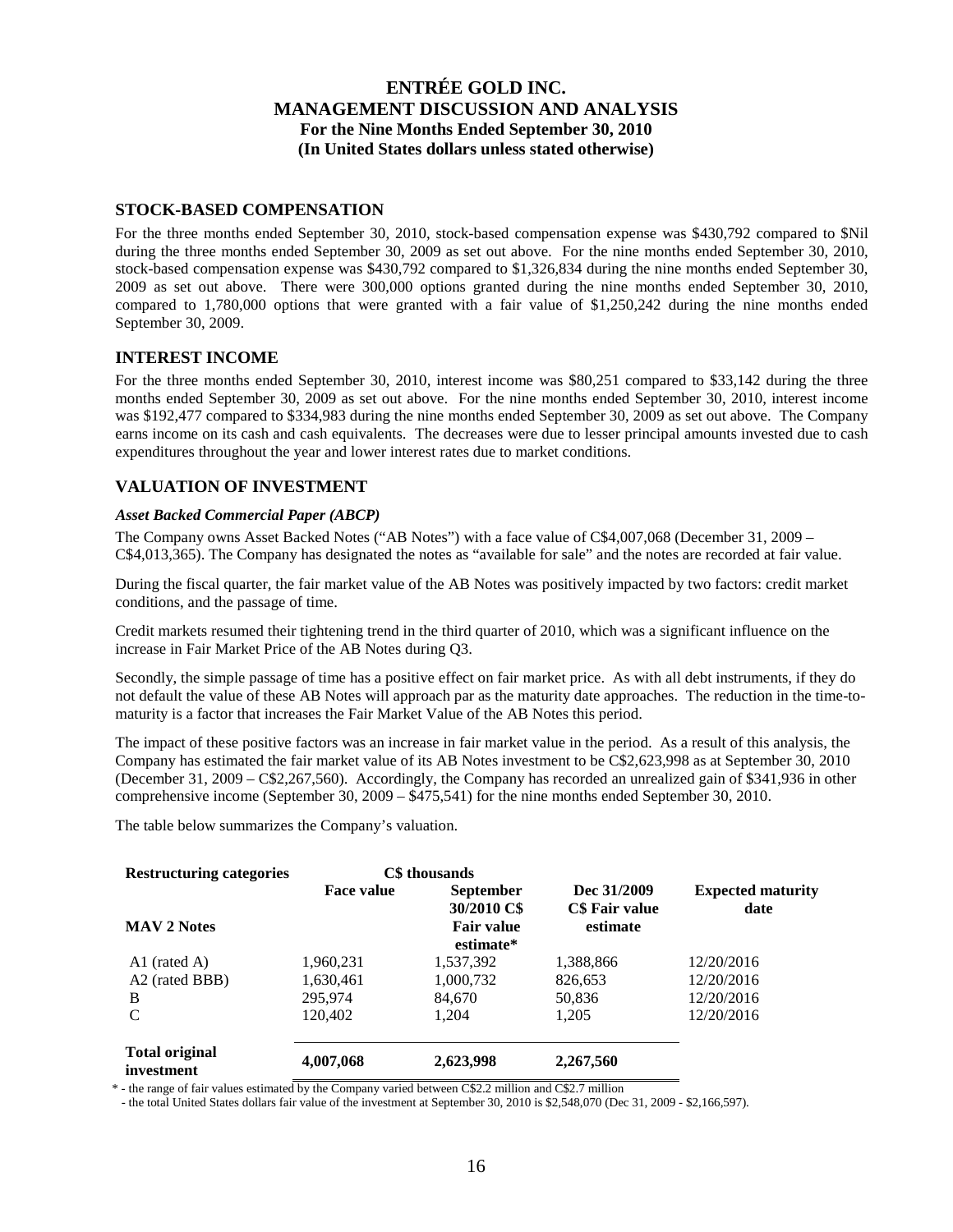We believe we have utilized an appropriate methodology to estimate fair value. However, there can be no assurance that management's estimate of potential recovery as at September 30, 2010 is accurate. Subsequent adjustments, either materially higher or lower, may be required in future reporting periods.

#### *Equity Method Investment*

The Company has a 20% equity investment in a joint venture with Oyu Tolgoi LLC, a subsidiary of Ivanhoe Mines Ltd. (Note 7). At September 30, 2010, the Company's investment in the joint venture was \$Nil (December 31, 2009 - \$94,154). The Company's share of the loss of the joint venture is \$597,326 for the nine months ended September 30, 2010 (September 30, 2009 - \$65,548).

Australia Listed Equity Securities

At September 30, 2010, the Company held the following Australia listed securities:

|                            | <b>Shares</b> | FMV         |
|----------------------------|---------------|-------------|
| Peninsula Minerals Limited | 34.650.000    | \$1,336,367 |
| Zinc Co. Limited           | 300,000       | 10.124      |
|                            |               | \$1,346,491 |

### **OUTLOOK**

The Company is actively engaged in evaluating additional acquisition opportunities which are complementary to its existing projects, particularly large tonnage base and precious metal targets in eastern Asia and the Americas. Recent efforts have resulted in the acquisition of PacMag, agreements with Honey Badger and Bronco Creek on projects in Nevada and a conditional agreement on the Lukkacha property in Peru. The commodities the Company is most likely to pursue include copper, gold and molybdenum, which are often associated with large tonnage, porphyry related environments. Smaller, higher grade systems will be considered by the Company if they demonstrate potential for nearterm production and cash-flow. If the Company is able to identify smaller, higher grade bodies that may be indicative of concealed larger tonnage mineralized systems, it may negotiate and enter into agreements to acquire them.

The Company feels confident that it has sufficient funds available for ongoing operations and possible future acquisitions. Notwithstanding the foregoing, in order to provide the Company with flexibility to quickly raise funds or facilitate strategic investments should the need or opportunity arise, the Company announced on November 2, 2010 that it had filed a preliminary short form base shelf prospectus with the securities commissions in each of the provinces of Canada, except Quebec, and a corresponding shelf registration statement with the United States Securities and Exchange Commission on Form F-10. These filings, when made final, will allow the Company to make offerings of common shares, warrants, subscription receipts or any combination of such securities up to an aggregate offering price of C\$100,000,000 during the 25-month period that the final short form base shelf prospectus remains effective. Net proceeds from the sale of the securities, if any, are expected to be used by the Company for acquisitions, development of acquired mineral properties, working capital requirements and/or for other general corporate purposes.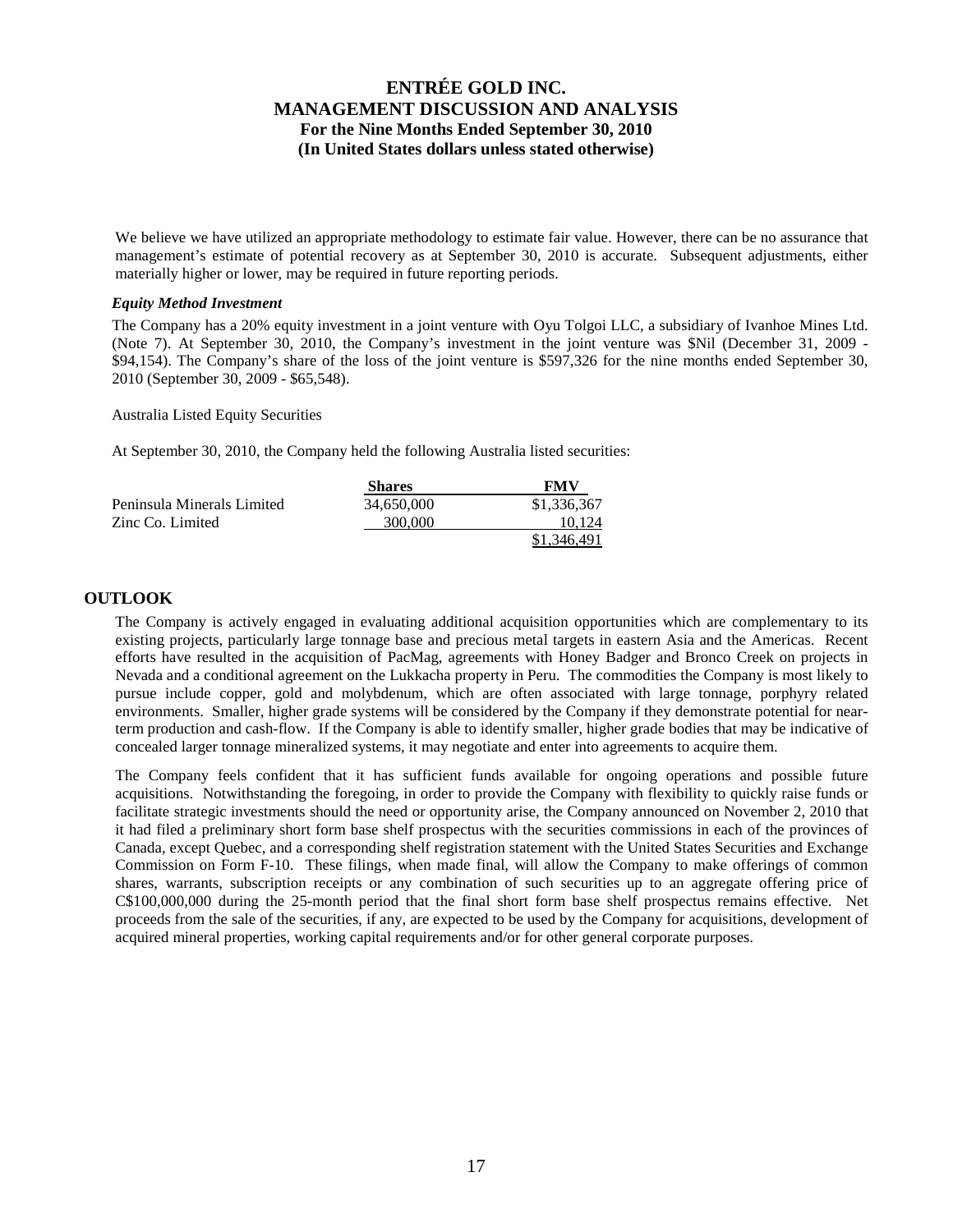|                                              | <b>Three Months</b><br><b>Ended</b><br>September 30,<br>2010   |     | <b>Three Months</b><br><b>Ended</b><br><b>June 30,</b><br>2010 |   | <b>Three Months</b><br><b>Ended</b><br>March 31,<br>2010       |    | <b>Three Months</b><br>Ended<br>December 31,<br>2009 |
|----------------------------------------------|----------------------------------------------------------------|-----|----------------------------------------------------------------|---|----------------------------------------------------------------|----|------------------------------------------------------|
| Exploration<br>General and administrative    | \$<br>4,496,968<br>1,729,714                                   | \$. | 2,511,312<br>808,638                                           | S | 1,108,364<br>1,066,608                                         | -S | 2,406,856<br>3,591,718                               |
| Loss from operations                         | (6,226,682)                                                    |     | (3,319,950)                                                    |   | (2,174,972)                                                    |    | (5,998,574)                                          |
| Interest income<br>Loss from equity investee | 80,251<br>(401,539)                                            |     | 50,564<br>(153, 177)                                           |   | 61.419<br>(42,611)                                             |    | 62,758<br>(103,960)                                  |
| Net loss                                     | \$<br>(6,547,970)                                              | S   | (3,422,563)                                                    |   | (2,156,164)                                                    | S  | (6,039,776)                                          |
| Loss per share, basic and diluted            | \$<br>$(0.04)$ \$                                              |     | $(0.04)$ \$                                                    |   | $(0.02)$ \$                                                    |    | (0.06)                                               |
|                                              | <b>Three Months</b><br><b>Ended</b><br>$\mathbf{Contombou 20}$ |     | <b>Three Months</b><br><b>Ended</b><br>$T_{\rm{max}}$ 20       |   | <b>Three Months</b><br><b>Ended</b><br>$M$ <sub>ona</sub> k 21 |    | <b>Three Months</b><br><b>Ended</b><br>Dooombor 21   |

### **SELECTED QUARTERLY DATA**

|                                                           |     | <b>Three Months</b><br><b>Ended</b><br>September 30,<br>2009 |     | <b>Three Months</b><br><b>Ended</b><br><b>June 30,</b><br>2009 |     | <b>Three Months</b><br><b>Ended</b><br>March 31,<br>2009 |   | <b>Three Months</b><br><b>Ended</b><br>December 31,<br>2008 |
|-----------------------------------------------------------|-----|--------------------------------------------------------------|-----|----------------------------------------------------------------|-----|----------------------------------------------------------|---|-------------------------------------------------------------|
| Exploration                                               | \$  | 2,722,656                                                    | S   | 2,840,854                                                      | \$. | 2,015,597                                                | S | 4,236,000                                                   |
| General and administrative                                |     | 888,319                                                      |     | 942,685                                                        |     | 1,921,802                                                |   | 742,828                                                     |
| Loss from operations                                      |     | (3,610,975)                                                  |     | (3,783,539)                                                    |     | (3,937,399)                                              |   | (4,978,828)                                                 |
| Interest income                                           |     | 33.142                                                       |     | 80.161                                                         |     | 221.680                                                  |   | 324,686                                                     |
| Loss from equity investee                                 |     | (43,094)                                                     |     | (22, 454)                                                      |     |                                                          |   | (40,606)                                                    |
| Fair value adjustment to asset<br>backed commercial paper |     |                                                              |     |                                                                |     |                                                          |   |                                                             |
| Net loss                                                  | \$. | (3,620,927)                                                  | \$. | $(3,725,832)$ \$                                               |     | $(3,715,719)$ \$                                         |   | (4,694,748)                                                 |
| Loss per share, basic and diluted                         | \$  | $(0.04)$ \$                                                  |     | $(0.04)$ \$                                                    |     | $(0.04)$ \$                                              |   | (0.05)                                                      |

The 2010 field exploration season did not begin until the end of March resulting in lower explorations cost in the first quarter compared to the prior year. In last quarter of 2009 lower exploration cost were incurred than in the prior year due to a reduced work program in Mongolia. Interest income in 2010/2009 has decreased compared to 2008 due to a decrease in interest rates and a reduction in capital invested. General and administrative costs fluctuate throughout the year, primarily due to stock-based compensation expenses.

# **LIQUIDITY**

To date the Company has not generated significant revenues from its operations and is considered to be in the exploration stage. Working capital on hand at September 30, 2010 was \$25,304,804 and is more than sufficient to finance budgeted exploration, general and administrative expense and investor relations for the next twelve months. Cash and cash equivalents were \$26,254,869 at September 30, 2010. Working capital on hand is expected to exceed cash requirements for the ensuing year by approximately \$9 million. At present, the Company is dependent on equity financing for additional funding if required. Should one of the Company's projects proceed to the mine development stage, it is expected that a combination of debt and equity financing would be available.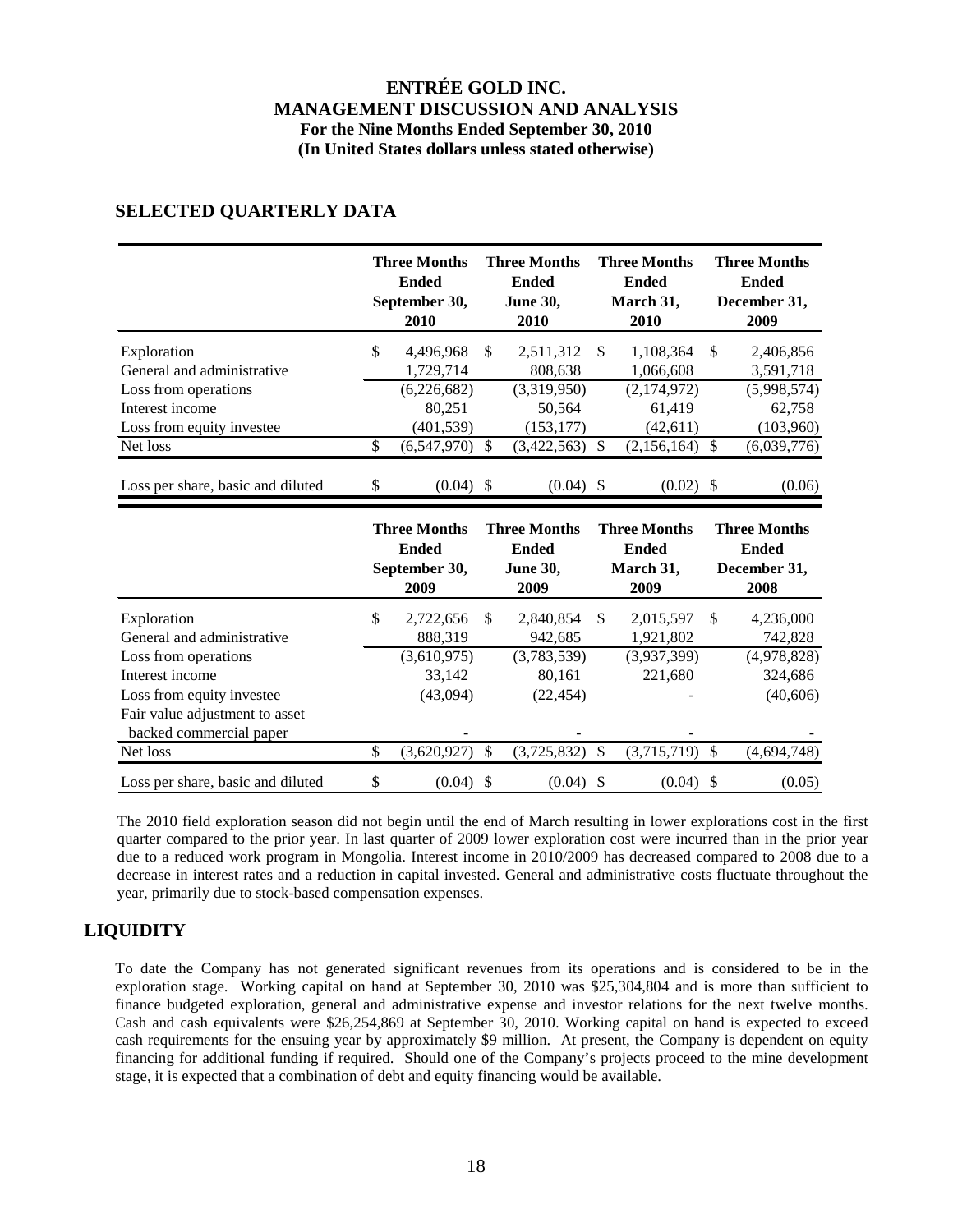Under the terms of the Entrée-Ivanhoe Joint Venture, Entrée may be carried through to production, at its election, by debt financing from Ivanhoe Mines with interest accruing at Ivanhoe Mines' actual cost of capital or prime +2%, whichever is less, at the date of the advance.

### **Operating activities**

Cash used in operations was \$9,311,096 for the nine months ended September 30, 2010 (September 30, 2009 - \$9,638,044) and represents expenditures on mineral property exploration and general and administrative expense as described above for both periods.

### **Financing activities**

Cash provided by financing activities during the nine months ended September 30, 2010 and 2009 and common shares issued for cash were as follows:

|                                                       | <b>Nine Months</b><br><b>Ended</b><br>September 30,<br>2010 | <b>Nine Months</b><br><b>Ended</b><br>September 30,<br>2010 |                        | <b>Nine Months</b><br><b>Ended</b><br>September 30,<br>2009 | <b>Nine Months</b><br><b>Ended</b><br>September 30,<br>2009 |         |
|-------------------------------------------------------|-------------------------------------------------------------|-------------------------------------------------------------|------------------------|-------------------------------------------------------------|-------------------------------------------------------------|---------|
|                                                       | <b>Shares</b>                                               |                                                             | Amount                 | <b>Shares</b>                                               |                                                             | Amount  |
| <b>Share Issue Costs</b><br>Exercise of stock options | -<br>1,532,271                                              | S                                                           | (147,228)<br>1,794,520 | 449,500                                                     | -S                                                          | 549,897 |
|                                                       |                                                             |                                                             |                        |                                                             |                                                             |         |
|                                                       | 1,532,271                                                   |                                                             | 1,647,292              | 449,500                                                     |                                                             | 549,897 |

#### **Investing activities**

During the nine months ended September 30, 2010, the Company expended \$76,011 on equipment, primarily for exploration activities (September 30, 2009 - \$98,379). Other investing activities for the nine months ended September 30, 2010 consisted of a cash payment of \$7,388,397 (September 30, 2009 – \$Nil) relating to the PacMag acquisition and cash and bond payments of \$151,920 (September 30, 2009 – \$Nil) related to other mineral property interests. The company also acquired \$959,437 cash on the acquisition of PacMag on June 30, 2010.

### **Table of Contractual Commitments**

The following table lists as of September 30, 2010 information with respect to the Company's known contractual obligations.

|               | <b>Less than</b> |              |                          | More than                |              |
|---------------|------------------|--------------|--------------------------|--------------------------|--------------|
|               | 1 Year           | 1-3 Years    | 3-5 Years                | 5 Year                   | <b>Total</b> |
|               |                  |              |                          |                          |              |
| Office leases | 42,105           | 76.190<br>S  | $\overline{\phantom{a}}$ | $\sim$                   | 118,295      |
| Total         | 42,105           | 76,190<br>\$ | $\overline{\phantom{a}}$ | $\overline{\phantom{a}}$ | 118,295      |

### **Outstanding share data**

As at September 30, 2010, there were 113,722,418 common shares outstanding. In addition, there were 8,491,800 stock options outstanding with exercise prices ranging from C\$1.32 to C\$2.60 per share. There were no warrants outstanding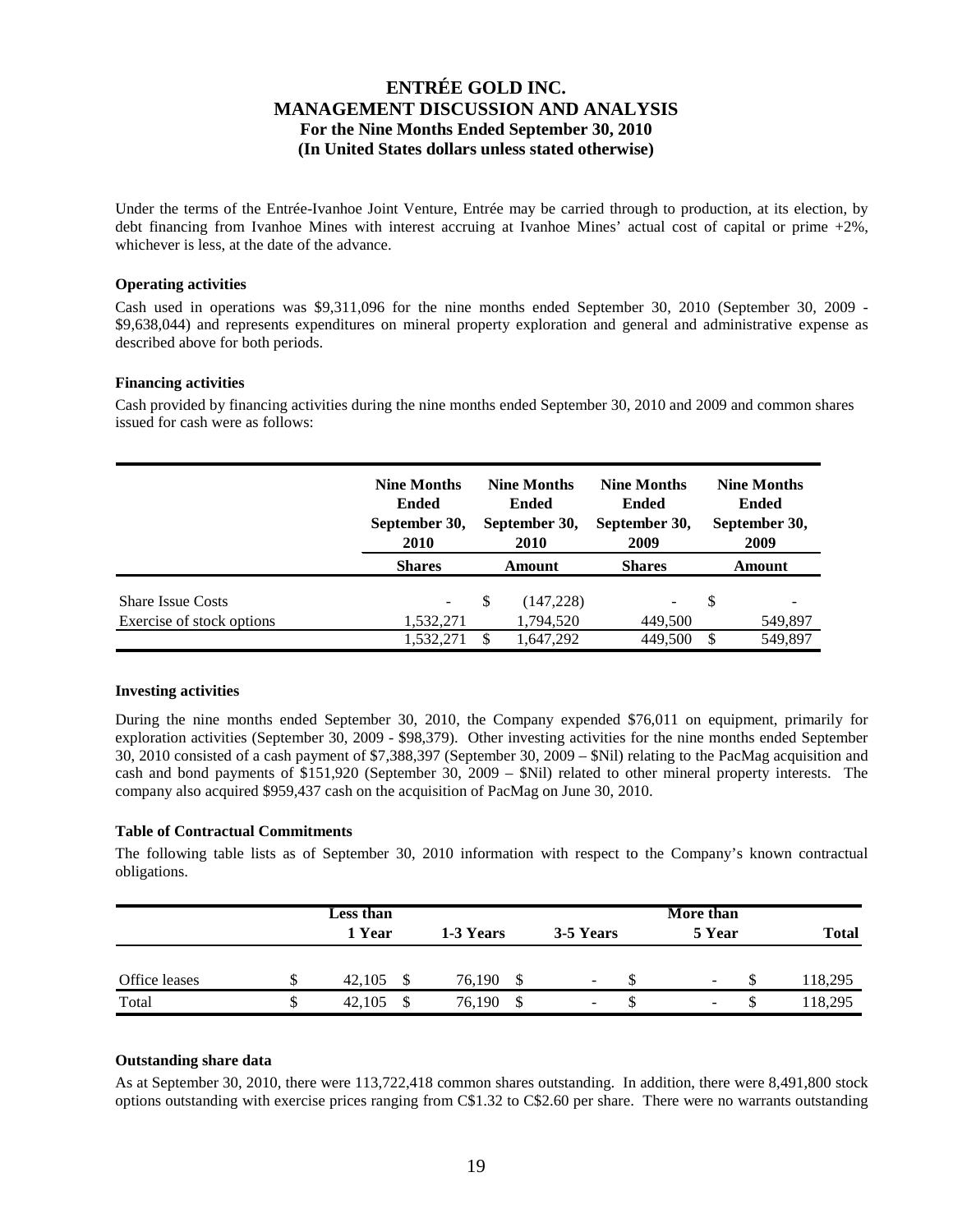at September 30, 2010. As at November 12, 2010 there were 113,814,918 common shares outstanding. In addition, there were 8,441,800 stock options outstanding with exercise prices ranging from C\$1.32 to C\$2.60 per share.

## **CAPITAL RESOURCES**

The Company had no commitments for capital assets at September 30, 2010.

At September 30, 2010, the Company had working capital of \$25,304,804 compared to \$41,729,183 at September 30, 2009. In addition, the Company had an investment in asset backed commercial paper of \$2,548,070 net of all adjustments. Budgeted expenditures for the year ending December 31, 2010 are approximately \$4 million for exploration and \$1 million for administration, net of interest and other income. Working capital on hand is expected to exceed cash requirements for the ensuing year by approximately \$20 million.

The Company is committed to make lease payments for the rental of office space totalling \$118,295 over the remaining two years of its five year office lease in Vancouver, an annual office lease in Beijing, 2 annual office leases in Yerington, and an annual lease for accommodations in Vancouver.

## **OFF-BALANCE SHEET TRANSACTIONS**

The Company has no off-balance sheet arrangements except for the contractual obligation noted above.

### **TRANSACTIONS WITH RELATED PARTIES**

The Company did not enter into any transactions with related parties during the nine months ended September 30, 2010 (September 30, 2009 - Nil).

## **CRITICAL ACCOUNTING ESTIMATES**

The preparation of consolidated financial statements in conformity with generally accepted accounting principles in the United States of America requires management to make estimates and assumptions that affect the reported amount of assets and liabilities and the disclosure of contingent assets and liabilities at the date of the financial statements and the reported amount of revenues and expenses during the period. Actual results could differ from these estimates.

The Company follows accounting guidelines in determining the value of stock option compensation, as disclosed in Note 7 to the Annual Financial Statements. Unlike other numbers in the accounts, this is a calculated amount not based on historical cost, but on subjective assumptions introduced to an option pricing model, in particular: (1) an estimate for the average future hold period of issued stock options before exercise, expiry or cancellation and (2) future volatility of the Company's share price in the expected hold period (using historical volatility as a reference). Given that there is no market for the options and they are not transferable, the resulting value calculated is not necessarily the value the holder of the option could receive in an arm's-length transaction.

The Company's accounting policy is to expense exploration costs on a project by project basis consistent with United States GAAP. The policy is consistent with that of the other exploration companies that have not established mineral reserves. When a mineral reserve has been objectively established further exploration costs would be deferred. Management is of the view that its current policy is appropriate for the Company.

Under generally accepted accounting principles, the events and circumstances affecting ABCP since August 2007 constitute an indication of impairment and it is therefore necessary to carry ABCP at the lower of cost and estimated fair value. Fair value is estimated based on the results of a valuation technique that makes maximum use of inputs observed from markets, and relies as little as possible on inputs generated by the entity.

The Company has estimated the fair value of ABCP at June 30, 2010 using the methodology and assumptions outlined below. The fair value estimate of the New Notes to be received under the restructuring has been calculated based on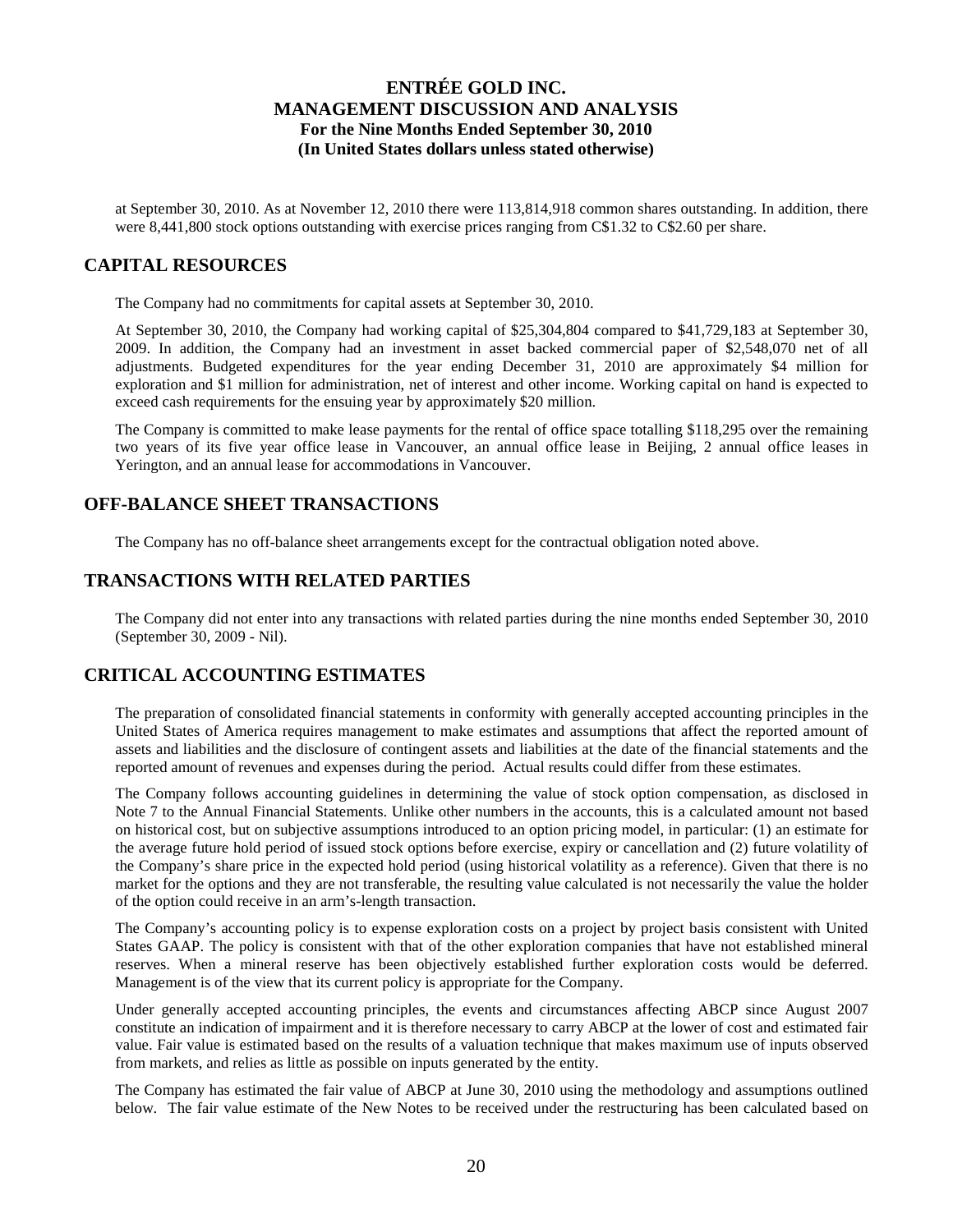information provided by the Pan Canadian Investor Committee as well as Ernst & Young, the Monitor of the restructuring.

The Company has applied its best estimate of prospective buyers' required yield and calculated the present value of the new notes using required yield as the discount factor. Using a range of potential discount factors allows the Company to estimate a range of recoverable values.

Restructuring costs are excluded from this valuation as it has been stated that the costs will be deducted from the accrued interest that the Company will receive shortly after the completion of the restructuring. Based on the fair value estimation, the Company has recorded an unrealized gain of \$341,936 (September 30, 2009 - \$475,541) for the nine months ended September 30, 2010. There can be no assurance that the fair value estimate will be realized or that it will be adequate. Subsequent adjustments, which could be material, may be required in future reporting periods.

# **CHANGES IN ACCOUNTING POLICIES**

A detailed summary of all of the Company's significant accounting policies and the estimates derived therefrom is included in Note 2 to the Annual Financial Statements.

## **FINANCIAL INSTRUMENTS AND OTHER INSTRUMENTS**

The Company's financial assets and liabilities consist of cash and cash equivalents, investments, receivables, accounts payable and accrued liabilities and loans payable, some of which are denominated in U.S. dollars, Mongolian Tugriks, Australian dollars, Peruvian Nuevo Sol and Chinese Renminbi. Investments include asset-backed notes (see "VALUATION OF INVESTMENT"). The Company is at risk to financial gain or loss as a result of foreign exchange movements against the Canadian dollar. The Company minimizes its foreign exchange risk by maintaining low account balances in currencies other than the Canadian dollar. The Company does not currently have major commitments to acquire assets in foreign currencies; but historically it has incurred the majority of its exploration costs in foreign currencies.

# **OTHER MD&A REQUIREMENTS**

Forward-Looking Statements

This MD&A contains forward-looking statements within the meaning of the United States Private Securities Litigation Reform Act of 1995 and forward-looking information within the meaning of applicable Canadian securities laws.

Forward-looking statements include, but are not limited to, the future price of gold and copper, the estimation of mineral reserves and resources, the realization of mineral reserve and resource estimates, the timing and amount of estimated future production, costs of production, capital expenditures, cost and timing of the development of new deposits, success of exploration activities, permitting time lines, currency fluctuations, requirements for additional capital, government regulation of mining operations, environmental risks, unanticipated reclamation expenses, title disputes or claims and future financial performance. In certain cases, forward-looking statements can be identified by the use of words such as "plans", "expects" or "does not expect", "is expected", "budgeted", "scheduled", "estimates", "forecasts", "intends", "anticipates", or "does not anticipate" or "believes" or variations of such words and phrases or statements that certain actions, events or results "may", "could", "would", "might" "will be taken", "occur" or "be achieved". While the Company has based these forward-looking statements on its expectations about future events as at the date that such statements were prepared, the statements are not a guarantee of the Company's future performance and are subject to risks, uncertainties, assumptions and other factors which could cause actual results to differ materially from future results expressed or implied by such forward-looking statements. Such factors and assumptions include, amongst others, the effects of general economic conditions, changing foreign exchange rates and actions by government authorities, uncertainties associated with legal proceedings and negotiations and misjudgements in the course of preparing forwardlooking statements. In addition, there are also known and unknown risk factors which may cause the actual results,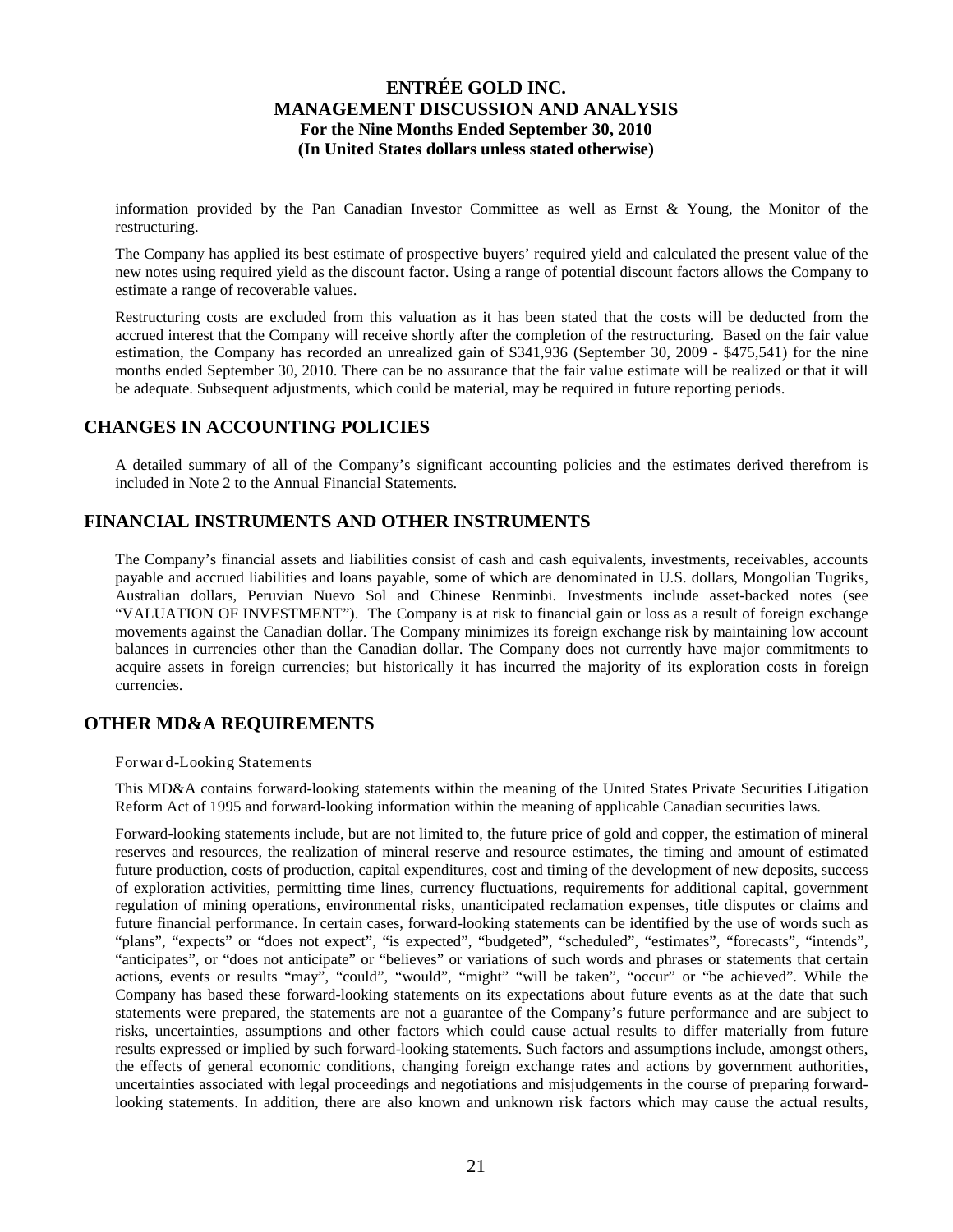performances or achievements of the Company to be materially different from any future results, performance or achievements expressed or implied by the forward-looking statements. Such factors include, among others, risks related to international operations; actual results of current exploration activities; conclusions of economic evaluations; changes in project parameters as plans continue to be refined; future prices of gold and copper; possible variations in ore reserves, grade recovery and rates; failure of plant, equipment or processes to operate as anticipated; accidents, labour disputes and other risks of the mining industry; delays in obtaining government approvals or financing or in the completion of development or construction activities, as well as those factors discussed in the section entitled "Risk" in this MD&A and in the section entitled "Risk Factors" in the AIF. Although the Company has attempted to identify important factors that could cause actual actions, events or results to differ materially from those described in forwardlooking statements, there may be other factors that cause actions, events or results not to be anticipated, estimated or intended. There can be no assurance that forward-looking statements will prove to be accurate, as actual results and future events could differ materially from those anticipated in such statements. Except as required under applicable securities legislation, the Company undertakes no obligation to publicly update or revise forward-looking statements, whether as a result of new information, future events, or otherwise. Accordingly, readers should not place undue reliance on forward-looking statements.

#### Risk

The Company is a mineral exploration and development company and is exposed to a number of risks and uncertainties that are common to other companies in the same business; some of these risks have been discussed elsewhere in this MD&A. For a more extensive discussion of such risks and uncertainties, the reader should also refer to the section titled "Risk Factors" contained in the Company's AIF available on SEDAR at www.sedar.com.

There is no assurance that a commercially viable mineral deposit exists on any of the Company's properties, and further exploration is required before the Company can evaluate whether any such deposits exist and, if so, whether it would be economically and legally feasible to develop or exploit those resources. Even if the Company is successful in identifying a mineral deposit, the Company would be required to spend substantial funds on further drilling and engineering studies before determining whether that mineral deposit will constitute a reserve (a reserve is a commercially viable mineral deposit).

The Company must comply with licence and permitting requirements. In Mongolia, the Shivee Tolgoi and Javhlant exploration licences were converted to mining licences on October 27, 2009. These licences now have a term of 30 years, with two potential extensions of 20 years each. The total estimated annual fees in order to maintain the Shivee Tolgoi and Javhlant mining licences in good standing is \$1,100,000. Approximately \$600,000 of this amount would be subject to the Entrée-Ivanhoe Joint Venture. In the United States, exploration companies are required to apply to federal and state authorities for a work permit that specifically details the proposed work program. A reclamation bond based on the amount of surface disturbance may be requested prior to the issuance of the appropriate permit.

Entrée is not presently a party to the Investment Agreement. Although Ivanhoe Mines has agreed under the terms of the Earn-In Agreement to use its best efforts to cause Entrée to be brought within the ambit of, made subject to and to be entitled to the benefits of the Investment Agreement, unless and until Entrée becomes a party of the Investment Agreement or otherwise receives confirmation from the Government of Mongolia, there can be no assurance that Entrée will be entitles to all of the benefits of the Investment Agreement, including stability with respect to taxes payable. In order to become a party to the Investment Agreement, the Government of Mongolia may require Entrée or the Entrée-Ivanhoe Joint Venture to agree to certain concessions, including with respect to the ownership of the Entrée-Ivanhoe Joint Venture or the scope of the lands to be covered by the Investment Agreement.

The Company must comply with environmental regulations that govern air and water quality and land disturbance and provide mine reclamation and closure costs.

The Company's financial success is subject to, among other things, fluctuations in copper and gold prices which may affect current or future operating results and may affect the economic value of its mineral resources. The Company's ability to obtain financing to explore for mineral deposits and to complete the development of those properties it has classified as assets is not assured; nor is there assurance that the expenditure of funds will result in the discovery of an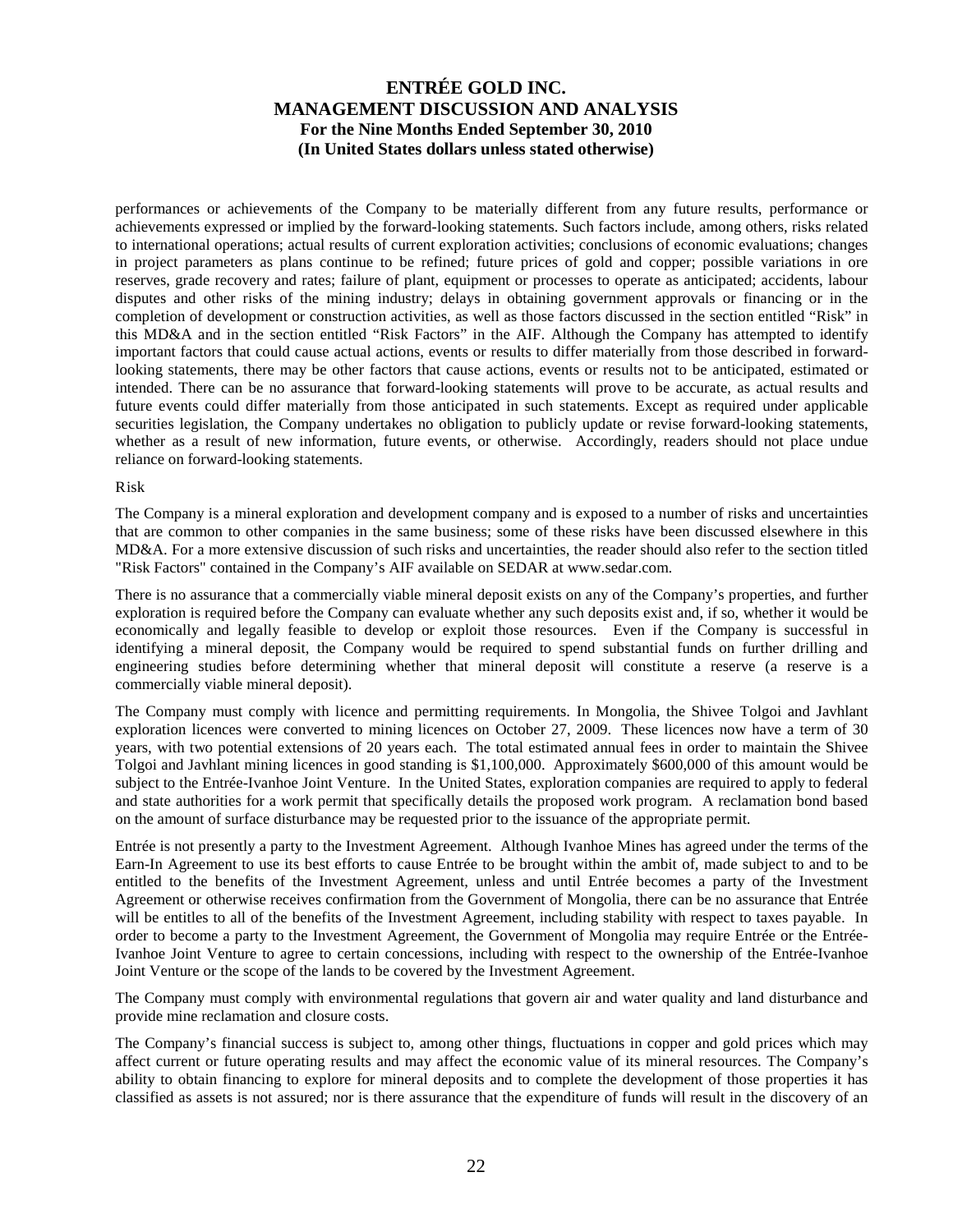economic mineral deposit. Should one or more of these risks and uncertainties materialize, or should underlying assumptions prove incorrect, actual results may vary materially from those described in forward-looking statements.

The Company has not completed a feasibility study on any of its deposits to determine if its hosts a mineral resource that can be economically developed and profitably mined.

### **Disclosure Controls and Procedures**

Management is responsible for establishing and maintaining disclosure controls and procedures, which provide reasonable assurance that material information relating to the Company and its subsidiaries is accumulated and communicated to management to allow timely decisions regarding required disclosure. Management has evaluated the effectiveness of its disclosure and procedures as of December 31, 2009 and believes its disclosure controls and procedures are effective.

#### **Changes in Internal Control over Financial Reporting**

Management evaluated whether there was a change in our Company's internal control over financial reporting during the period commencing on July 1, 2010 and ended on September 30, 2010 that has materially affected, or is reasonably likely to materially affect, the Company's internal control over financial reporting. During this period, the Company implemented a new accounting system to further automate the consolidation and financial reporting process. The implementation required additional internal controls to ensure the accuracy of historical financial data and resulted in changes to existing internal controls.

#### **Cautionary Note to United States Investors - Canadian Disclosure Standards in Mineral Resources and Mineral Reserves**

The terms "mineral reserve," "proven mineral reserve" and "probable mineral reserve" are Canadian mining terms as defined in accordance with NI 43-101 under the guidelines set out in the Canadian Institute of Mining, Metallurgy and Petroleum (the "CIM") CIM Standards on Mineral Resources and Mineral Reserves, adopted by the CIM Council, as may be amended from time to time by the CIM.

The definitions of proven and probable reserves used in NI 43-101 differ from the definitions in the United States Securities and Exchange Commission ("SEC") Industry Guide 7. Under SEC Industry Guide 7 standards, a "Final" or "Bankable" feasibility study is required to report reserves, the three year history average price is used in any reserve or cash flow analysis to designate reserves and the primary environmental analysis or report must be filed with the appropriate governmental authority.

In addition, the terms "mineral resource", "measured mineral resource", "indicated mineral resource" and "inferred mineral resource" are defined in and required to be disclosed by NI 43-101; however, these terms are not defined terms under SEC Industry Guide 7 and normally are not permitted to be used in reports and registration statements filed with the SEC. Investors are cautioned not to assume that any part or all of mineral deposits in these categories will ever be converted into reserves. "Inferred mineral resources" have a great amount of uncertainty as to their existence, and great uncertainty as to their economic and legal feasibility. It cannot be assumed that all or any part of an inferred mineral resource will ever be upgraded to a higher category. Under Canadian rules, estimates of inferred mineral resources may not form the basis of feasibility or pre-feasibility studies, except in rare cases.

Accordingly, information contained in this MD&A containing descriptions of our mineral deposits may not be comparable to similar information made public by U.S. companies subject to the reporting and disclosure requirements under the United States federal securities laws and the rules and regulations thereunder.

### **International Financial Reporting Standards**

The Company has been monitoring the deliberations and progress being made by accounting standard setting bodies and securities regulators both in Canada and the United States with respect to their plans regarding convergence to International Financial Reporting Standards (IFRS). The Company is a "domestic" issuer under Canadian securities law